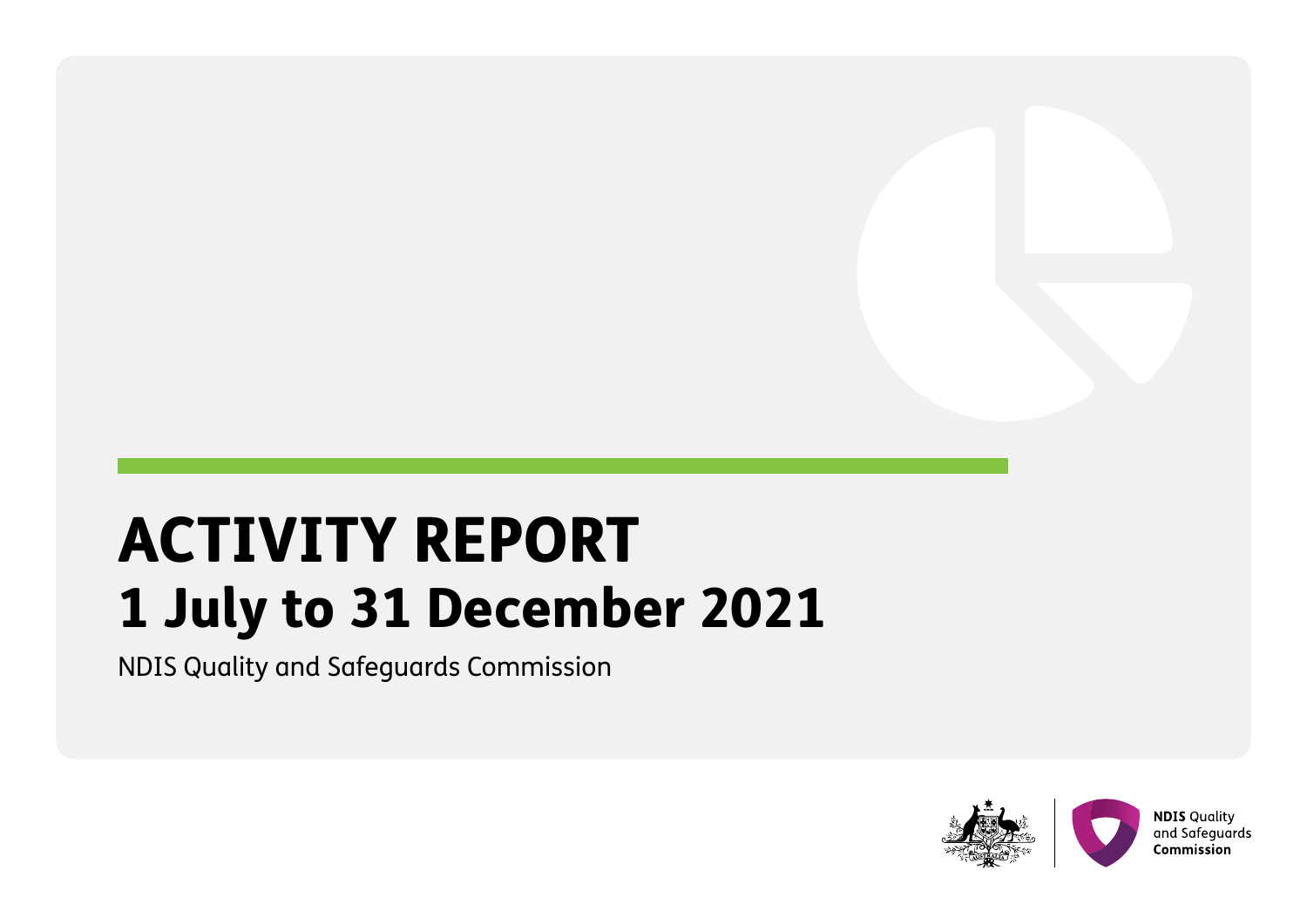# **NDIS Quality and Safeguards Commission Activity Report 1 July - 31 December 2021**

#### © NDIS Quality and Safeguards Commission



The material in this document, with the exception of logos, trademarks, third party materials and other content as specified is licensed under Creative Commons CC-BY-NC-ND licence, version 4.0 International. You may share, copy and redistribute the document in any format. You must acknowledge the NDIS Quality and Safeguards Commission as the owner of all intellectual property rights in the reproduced material by using '©NDIS Quality and Safeguards Commission' and you must not use the material for commercial purposes. If you remix, transform or build upon the material contained in this document, you must not distribute the modified material. The NDIS Quality and Safeguards Commission expects that you will only use the information in this document to benefit people with disability.

Unless otherwise stated, data provided in this report pertains to the stated reporting period and was extracted between 4th - 7th January 2022.

Every effort has been made to ensure that the information in this document is accurate at the time of publication.

**NOTE**: In order to protect individuals' privacy, identified populations less than **5** are reported as "**<5**".

#### Published by:

#### **NDIS Quality and Safeguards Commission**

L1, 121 Henry St,

Penrith NSW 2750

<www.ndiscommission.gov.au>

1800 035 544

Designed by:

**Twisted Pear**

[www.twistedpear.com.au](http://www.twistedpear.com.au)



2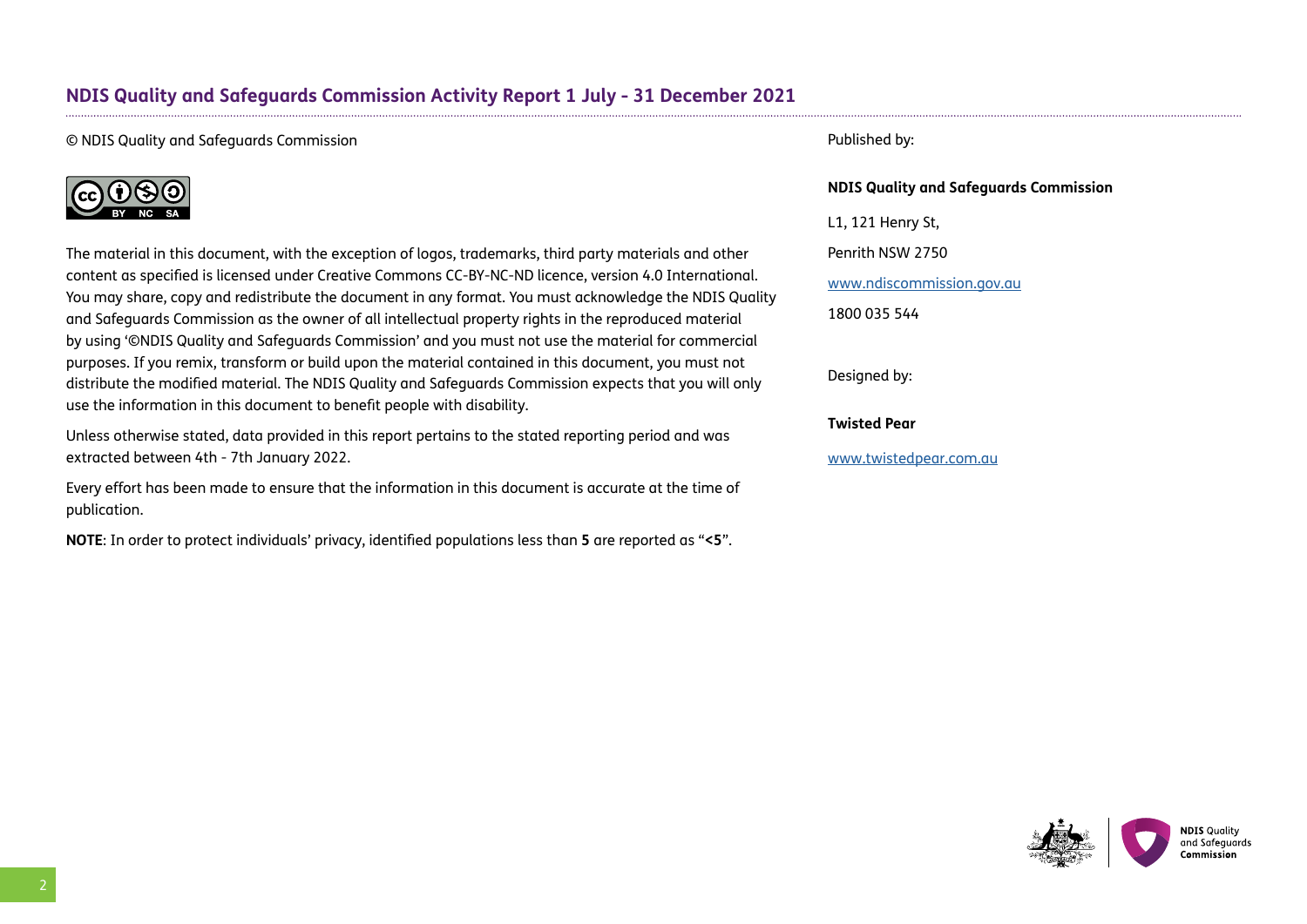

### **Foreword**

In November 2021, Minister for the NDIS Senator the Hon Linda Reynolds CSC announced my appointment as the new NDIS Quality and Safeguards Commissioner, and I commenced in the role in January 2022.

As Commissioner, I am committed to upholding the rights of, and promoting the health, safety and wellbeing of, people with disability receiving supports under the NDIS. I am looking forward to leading the NDIS Commission into the next phase of its operations.

This is the seventh release of the Activity Report from the NDIS Commission, providing information about our operations in the six months to December 2021. Over the life of the NDIS Commission, the scope of our data and information has grown and we continue to expand and refine the information contained in the Activity Report.

I am pleased to announce that from March 2022 the NDIS Commission will commence releasing quarterly reports.

I am also committed to these reports being valuable for all of our stakeholders, and in particular, that NDIS participants will find these reports useful. If you have a contribution or would like to provide feedback regarding the content and usefulness of this report, please send an email to communications[@ndiscommission.gov.au](mailto:communications%40ndiscommission.gov.au?subject=) so we can improve the information in future reports.

I look forward to hearing from you, because when you make it known, you make it better.

#### **Tracy Mackey**

Commissioner

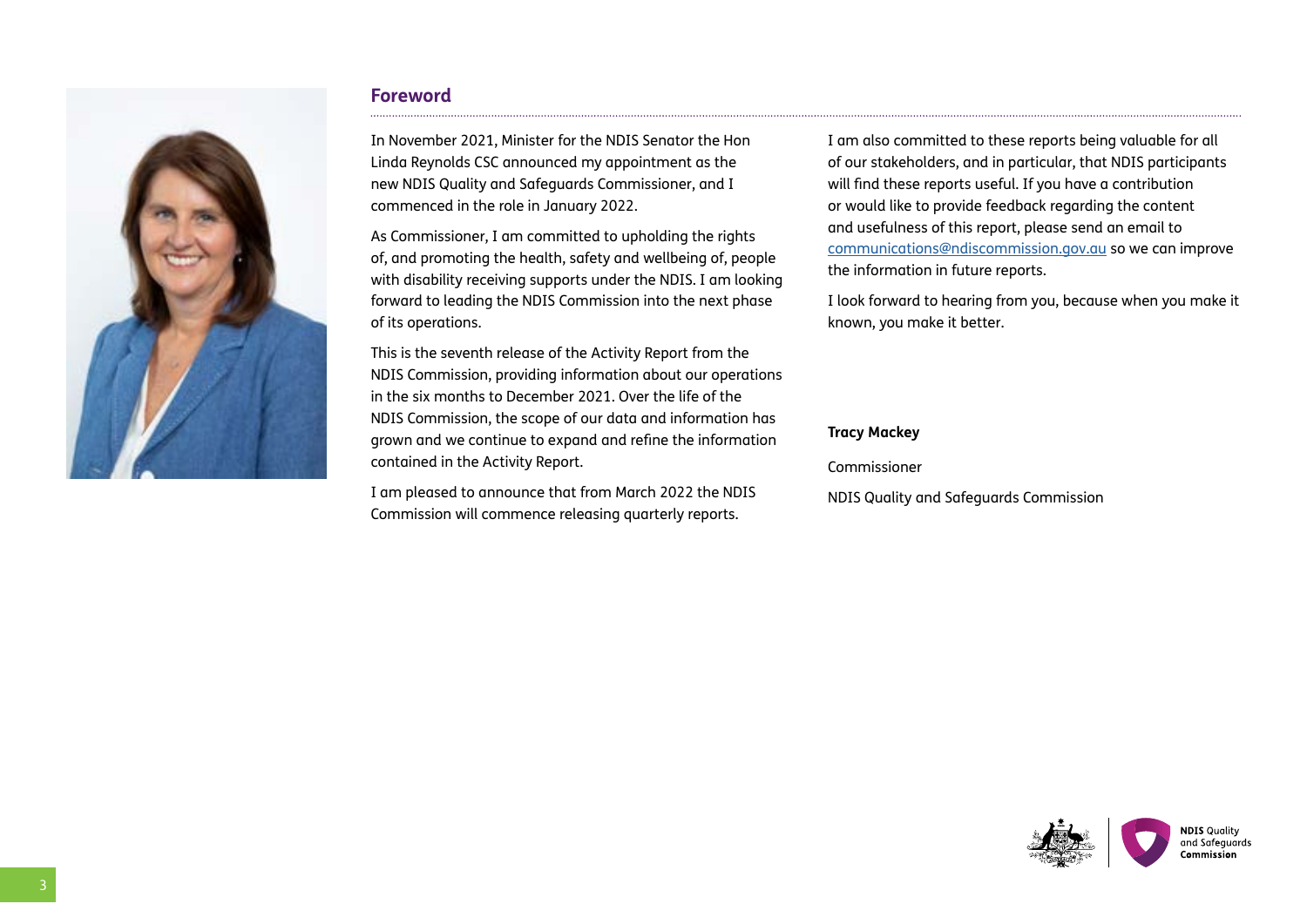# **Key highlights**

# **Changes to the NDIS Act**

Important changes to the *National Disability Insurance Scheme Act 2013* started on **29 October 2021** including:

- **Information disclosure:** greater scope for the NDIS Commission to disclose protected Commission information where there is a threat to the life, health or safety of an NDIS participant or other person as well as increased scope to disclose protected NDIS Commission information to the National Disability Insurance Agency (NDIA) and other government bodies (including worker screening bodies). The NDIS Commission will decide if the disclosures are appropriate and needed, for example to safeguard the interests of NDIS participants. Disclosures are still subject to the limitations imposed by the Privacy Act and other provisions of the NDIS Act. For example, disclosures to government bodies prescribed by NDIS Rules will only be able to be made for the purposes also prescribed by NDIS Rules.
- **Reportable incidents:** registered NDIS providers must manage reportable incidents and notify them to the NDIS Commission which occur in the particular circumstances that will be set out in new NDIS Rules.
- **Banning order coverage:** new NDIS Commissioner powers to place a condition on banning orders. NDIS Rules can now set out "suitability factors" which the NDIS Commissioner must consider before deciding whether to make a banning order. A banning order can be made on the ground that a provider is not suitable to provide NDIS supports or services to people with disability or that a person is not suitable to be involved in the provision of such supports or services. New NDIS Commissioner powers enable the making of a banning order for any current or former key personnel of a provider.
- **Approved quality auditors:** new NDIS Commissioner powers to vary or revoke the approval of quality auditors and impose conditions on the approval.

These NDIS Act amendments were made by the *National Disability Insurance Scheme Amendment (Improving Supports for At Risk Participants) Act 2021*. Some of the amendments require the making of NDIS Rules to make them operational and these will be made in accordance with the process required by the NDIS Act. The changes to the NDIS Act provisions about reportable incidents and information disclosure came about in response to the recommendations made by the 2020 Robertson Review into the death of Ms Ann-Marie Smith, an NDIS participant.

# **Amendments to the NDIS Practice Standards and Quality Indicators**

On 15 November 2021 amendments to the NDIS Practice Standards and Quality Indicators came into effect and include new requirements for NDIS providers regarding the provision of support for NDIS participants at mealtimes, support to manage severe dysphagia (difficulty in swallowing), and support in times of emergency and disaster.

The amendments include new **Mealtime Management** and **Severe Dysphagia Management** Practice Standards. These two new Practice Standards will ensure NDIS participants have access to nutritious meals of the correct texture and delivered in a way that is appropriate to their needs and preferences.

There is also a new high intensity skills descriptor for Severe Dysphagia Management that describes the types of skills and knowledge required by workers to provide more complex eating and drinking supports.

The new **Emergency and Disaster Management** Practice Standard outlines provider obligations for planning to prepare, prevent, manage and respond to emergency and disaster situations while mitigating risks and ensuring continuity of supports that are critical to the health, wellbeing and safety of NDIS participants, including during the ongoing COVID-19 pandemic.

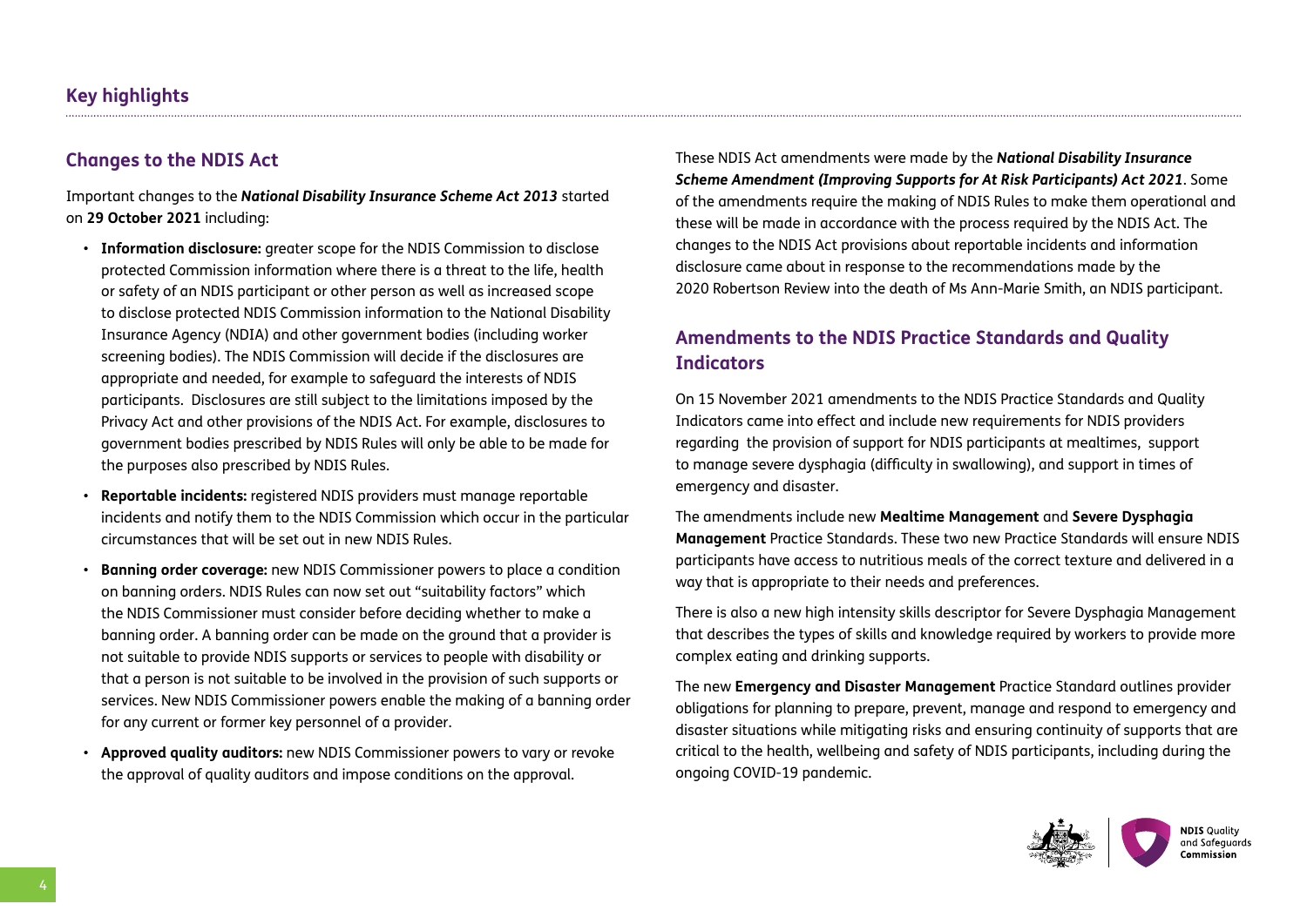The new NDIS Practice Standards and Quality Indicators apply to existing registered providers, subject to the transition periods below.

- **Mealtime Management Standard**: applies to existing registered NDIS providers from Monday 13 December 2021.
- **Severe Dysphagia Practice Standard**: no transition period applies for existing providers, or for new providers registering to deliver NDIS supports or services for severe dysphagia on or after 15 November 2021.
- **Emergency and Disaster Management Standard**: applies to existing registered NDIS providers from Monday 24 January 2022.

The amendments around mealtime support are in response to the findings of a review we commissioned into the causes and contributors to deaths of people with disability in Australia; as well as recommendations made by the Royal Commission into Violence, Abuse, Neglect and Exploitation of People with Disability informed by the reported experiences of people with disability and provider practice during the COVID-19 pandemic.

The new NDIS Practice Standards and Quality Indicators were developed in consultation with people with disability, NDIS providers, academics and other industry experts, and State and Territory Governments, including our Disability and Industry Consultative Committees.

# **NDIS Commission initiatives focused on improving quality**

The NDIS Commission is focused on educating and providing information and advice to NDIS providers and their workers on areas of practice that have a significant impact on the quality and safety of supports and services that people with disability experience in the NDIS. Communication is an area that impacts the rights of people with disabilities to exercise choice and control and to make decisions about their own lives.

The NDIS Commission's new e-Learning module for NDIS workers, Supporting Effective Communication demonstrates how workers can support and enable people with disability to express themselves, to be heard and be safe.

The module builds on the success of the NDIS Commission's Worker Orientation Module – Quality Safety and You that has been completed by over half a million people since its release in mid-2019. Both e-Learning modules were co-designed by the sector.

# **NDIS Commission's regulatory response to URPs**

There continues to be high numbers of notifications of the use of unauthorised restrictive practices reported by implementing behaviour support providers to the NDIS Commission.

The NDIS Commission released a detailed analysis of URPs received during the 2020/21 period in January 2022. This report showed that the number of URPs continued to increase in the period from 1 July 2021, including data up to 30 November 2021. This followed an increase in the average number of URPs reported each month during the 1 December 2020 to 30 June 2021 period of around 93,700. A significant component of that increase was attributable to the expansion of the NDIS Commission's jurisdiction in Western Australia and in relation to Residential Aged Care (RAC) providers. During this reporting period (1 July to 31 December 2021), some Western Australian providers and RAC providers were still transitioning to the full reporting requirements and so the NDIS Commission anticipated that numbers of reports of URPs would continue to grow in the 2021-22 reporting period.

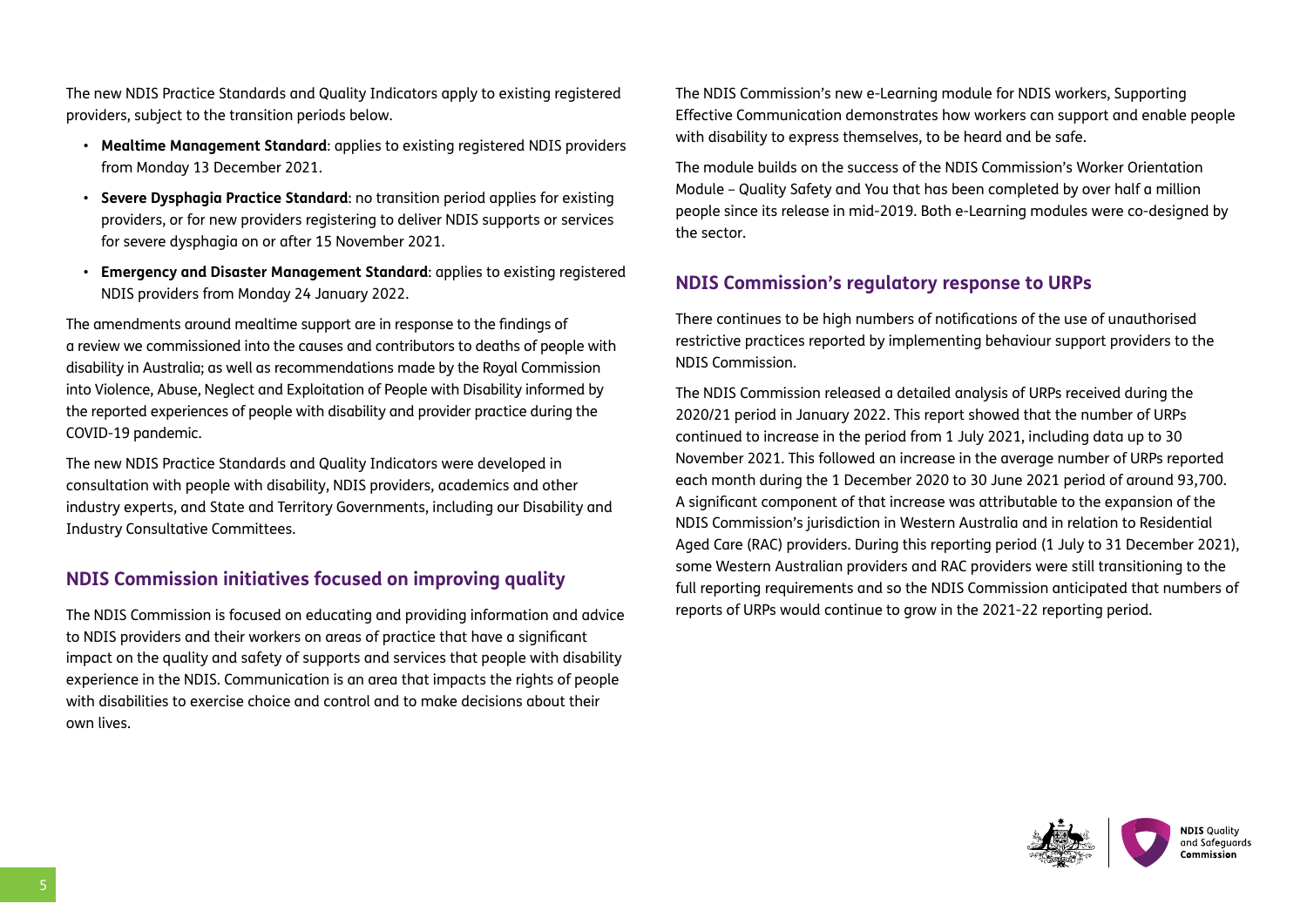The NDIS Commission has a range of activities underway to address the unacceptable rate of URPs in the NDIS with both implementing providers and behaviour support providers. Those activities are set out in the URPs report which can be found on the NDIS Commission website alongside the previous Activity Report.

Those activities include:

- Continuing to target the current compliance activity on participant outcomes
- Increasing focus on compliance as soon as notifications of URPs are received
- Continuing engagement with States and Territories on authorisation processes
- Increasing the number and competence of behaviour support practitioners
- Reviewing the interaction of the regulatory requirements in relation to behaviour support and reportable incidents
- Building the capability of the workforce implementing restrictive practices

# **Working with service providers through COVID**

The NDIS Commission seeks to respond to changing circumstances within the sector. Over the current reporting period, a major area of response has centred on working with providers and other areas of government in relation to the changing circumstances of the COVID-19 pandemic, with a strong focus on the oversight of risks impacting the quality and safety of supports to NDIS participants.

The NDIS Commission has continued to perform its functions under the *National Disability Insurance Scheme Act 2013* (NDIS Act) through COVID-19 by maintaining quality and safeguarding mechanisms that have supported the continuity of critical supports and wellbeing for NDIS participants. This includes: continued guidance for providers on their obligations under the NDIS Act during the pandemic and communicating health advice in a manner that takes account of the regulation of NDIS supports and services; monitoring provider compliance with their obligations under

the NDIS Code of Conduct, and for registered providers, the NDIS Practice Standards; adjusting our engagement approach regarding compliance and investigation activities during periods of high rates of community transmission to focus on minimising risk to the health and wellbeing of NDIS participants; and coordinating with other agencies, particularly the NDIA, to ensure continuity of critical supports and the wellbeing of participants who are more likely to be at risk during COVID-19.

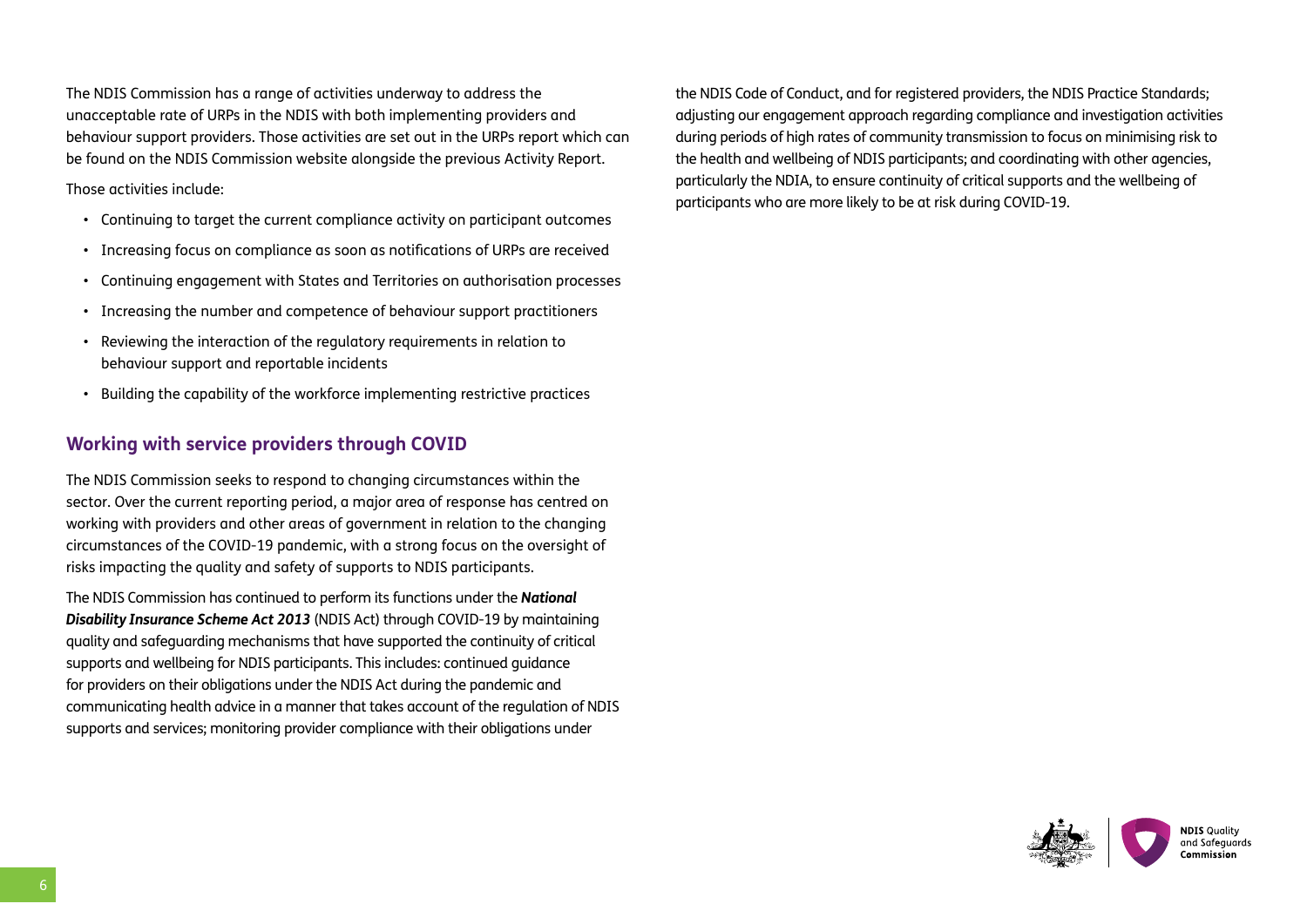# **1) Participants across Australia**

The NDIS Quality and Safeguards Commission is an independent agency established to improve the quality and safety of NDIS supports and services for people with disability.

We are working with NDIS participants, service providers, workers and the community to introduce a new nationally consistent approach so participants can access services and supports that promote choice, control and dignity.

The NDIS Commission:

- responds to concerns, complaints and reportable incidents, including abuse and neglect of NDIS participants
- promotes the NDIS principles of choice and control, and works to empower participants to exercise their rights to access quality services as informed, protected consumers
- requires NDIS providers to uphold participants' rights to be free from harm
- registers and regulates NDIS providers and oversees the new NDIS Code of Conduct and NDIS Practice Standards
- provides guidance and best practice information to NDIS providers on how to comply with their registration responsibilities
- monitors compliance against the NDIS Code of Conduct and NDIS Practice Standards, including undertaking investigations and taking enforcement action
- monitors the use of restrictive practices within the NDIS with the aim of reducing and eliminating such practices
- is working in collaboration with states and territories to implement nationally consistent NDIS worker screening
- focuses on education, capacity building and development for people with disability, NDIS providers and workers
- facilitates information sharing with the National Disability Insurance Agency (NDIA), state and territory authorities and other Commonwealth regulatory bodies.

The National Disability Insurance Scheme (NDIS) is administered by the NDIA. The NDIS Commission regulates NDIS supports and services to NDIS participants in all states and territories. The NDIS Commission manages complaints and reportable incidents in connection with supports and services delivered by NDIS providers and their workers. Behaviour Support Plans including the use of restrictive practices must also be lodged with the NDIS Commission.

Since its inception in 2018, the NDIS Commission has received a complaint, reportable incident or Behaviour Support Plan relating to more than 50,000 NDIS participants, accounting for 7.85% of the total active participant cohort.

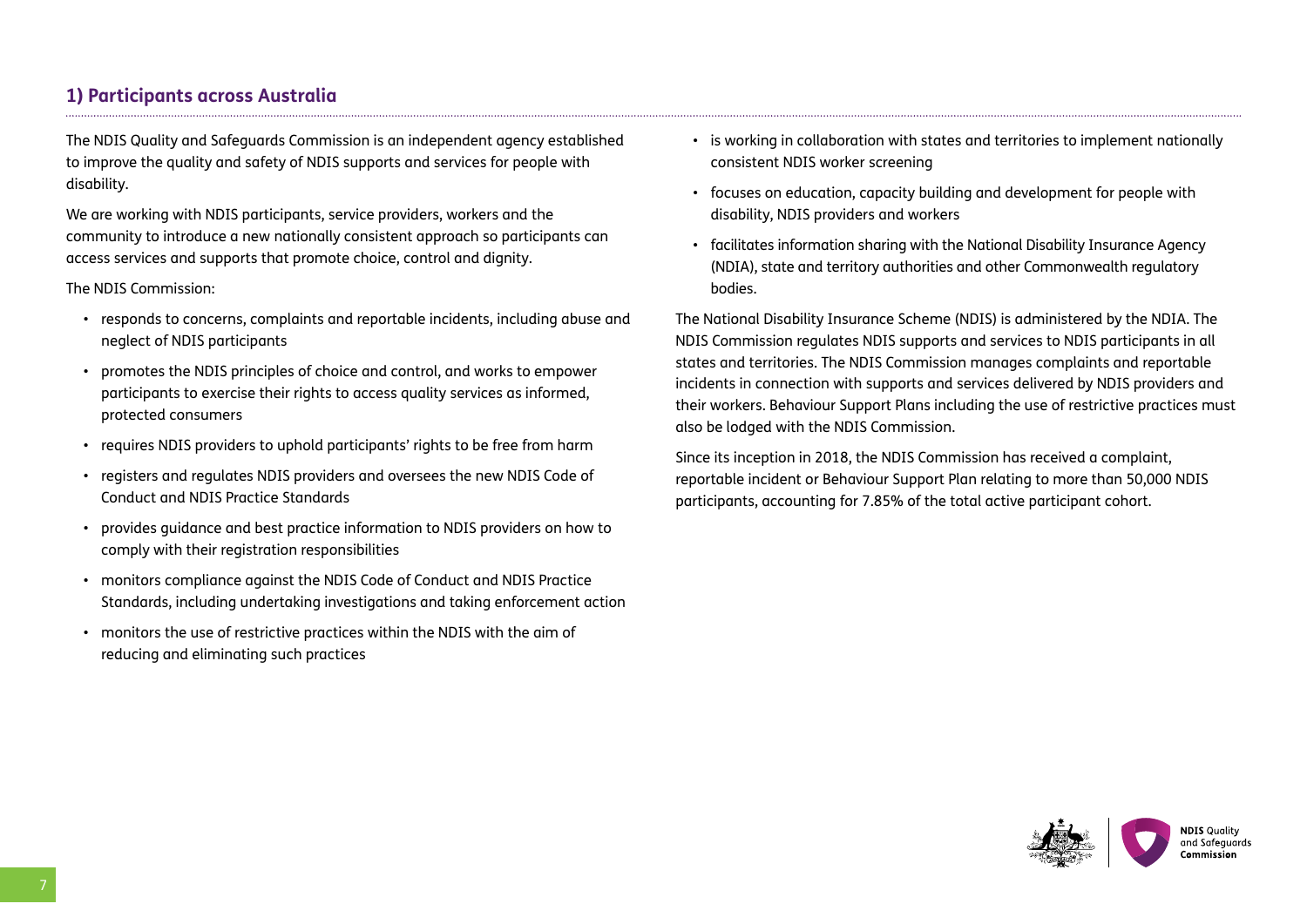The NDIS Commission seeks to ensure that participants understand their rights to make a complaint about the NDIS-funded services they receive, and are empowered and know how to complain to their providers or to the NDIS Commission if they have concerns about the quality or safety of their NDIS provided supports and services. We do this by undertaking a range of engagement activities, such as presenting at events, outreach activities and the development of accessible resources.

Between 1 July 2020 and 31 December 2021, the NDIS Commission presented at 1,251 events (this included booths and talks at 26 Expos). Due to COVID-19, a vast majority of events have been teleconferences and/or virtual meetings.

Between 1 July 2020 and 31 December 2021, approximately 43,473 stakeholders attended events at which the NDIS Commission presented (note: the NDIS Commission often does not always receive confirmed attendee numbers from event organisers).

The NDIS Commission has established two consultative committees to provide ongoing advice and feedback to the NDIS Commission at a national level – the Disability Sector Consultative Committee and the Industry Consultative Committee. These committees help increase awareness of the NDIS Commission, its purpose and functions.

The Disability Sector Consultative Committee brings together key stakeholders from the disability sector to represent the interests and different perspectives of NDIS participants and their support networks, where they exist. The committee met three times in 2020 and three times in 2021.

Our National Engagement team also focuses on engaging with NDIS participants, their supporters and representatives, Aboriginal and Torres Strait Islander communities and disability leaders and advocates. Our engagement activities seek to consolidate awareness and information about the NDIS Commission and its functions, including registration and reportable incidents, complaints, restrictive practice, and behaviour support.

To ensure a strategic approach to engagement activities, the National Engagement Plan 2021 and the Aboriginal and Torres Strait Islander Engagement Plan 2021 were developed to set out our approaches, priorities and messages to participants and their representatives.

Since October 2020, the National Engagement Team has completed 194 significant engagements with more than 119 disability-related networks and organisations, including 52 formal presentations reaching over 964 stakeholders.

To support our direct engagement activities, our Participant Information Pack is sent to all NDIS participants at transition and is also available to download from the NDIS Commission website. It gives NDIS participants information about their rights, the role of the NDIS Commission, how to choose quality and safe supports, and how to make a complaint.

The pack is available in Braille, Easy Read, First Nations and Auslan versions. As at 31 December 2021, 60,834 printed copies of the pack had been ordered and distributed.

In August 2021, the NDIS Commission published versions of the Participant Information Pack and the NDIS Code of Conduct postcards created for Aboriginal and Torres Strait Islander people. An Easy Read version of the Participant Information Pack for Aboriginal and Torres Strait Islander people had previously been published in January 2021.

The NDIS Commission website is the central communication channel where NDIS Commission resources and information are available for people with disability, NDIS providers, advocates and the general public. The resources and information on the website build awareness of the NDIS Commission's role, purpose and function.

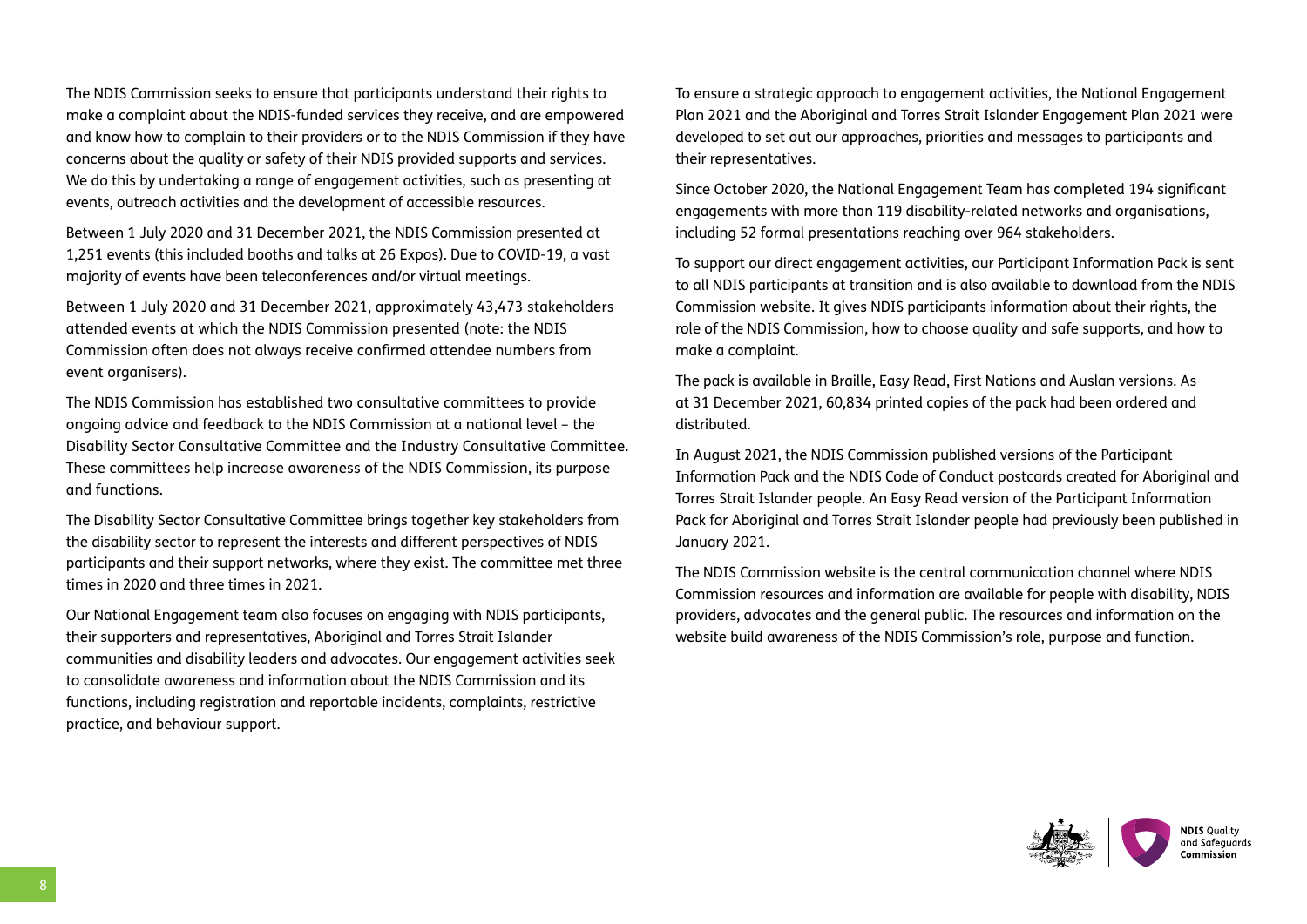The NDIS Commission strives to ensure that all information it develops is accessible to users and available in an appropriate format that meets their needs – including people with disability, people with lower levels of literacy, or who are from culturally and linguistically diverse (CALD) backgrounds.

The NDIS Commission has resources available on its website in Auslan, as well as Easy Read, and CALD languages.

Since the NDIS Commission commenced on 1 July 2018, there have been 6,684,115 visits to the NDIS Commission website. The NDIS Commission is currently redeveloping this website, to ensure it better meets the needs and expectations of internal and external stakeholders. We expect to launch the new website in 2022.

### **Count of NDIS participants as at 31 December 2021**



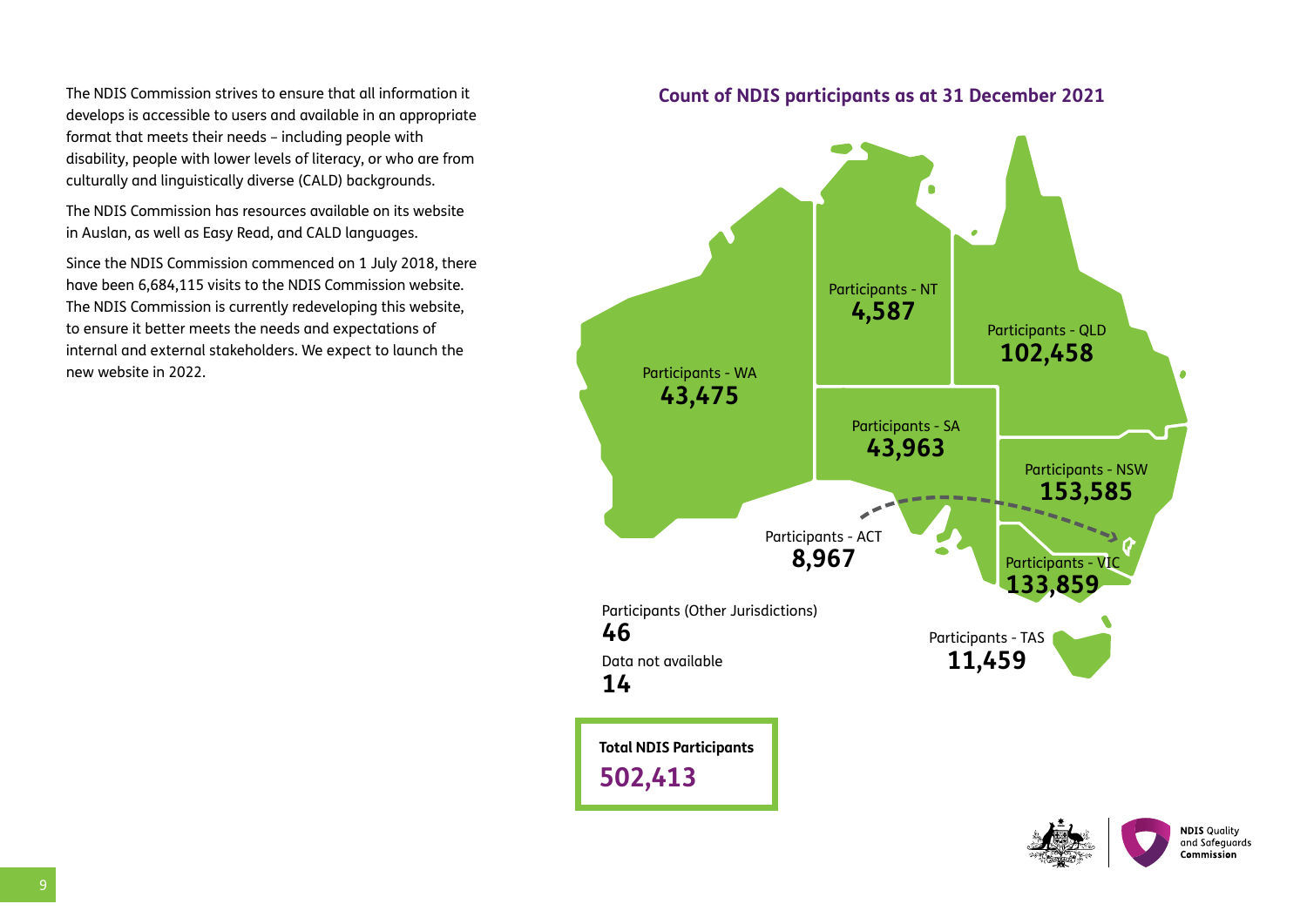# **2) Complaints**

The NDIS Commission manages complaints in connection with supports and services delivered by NDIS providers and their workers. Anyone can make a complaint to the NDIS Commission about an NDIS support or service.

# **We received 4,134 complaints during the reporting period.**

#### **Number of complaints received by state/territory**



**Percent of complaints received by primary complainant**



**Issues raised by complaints received in the period can be grouped as follows:**



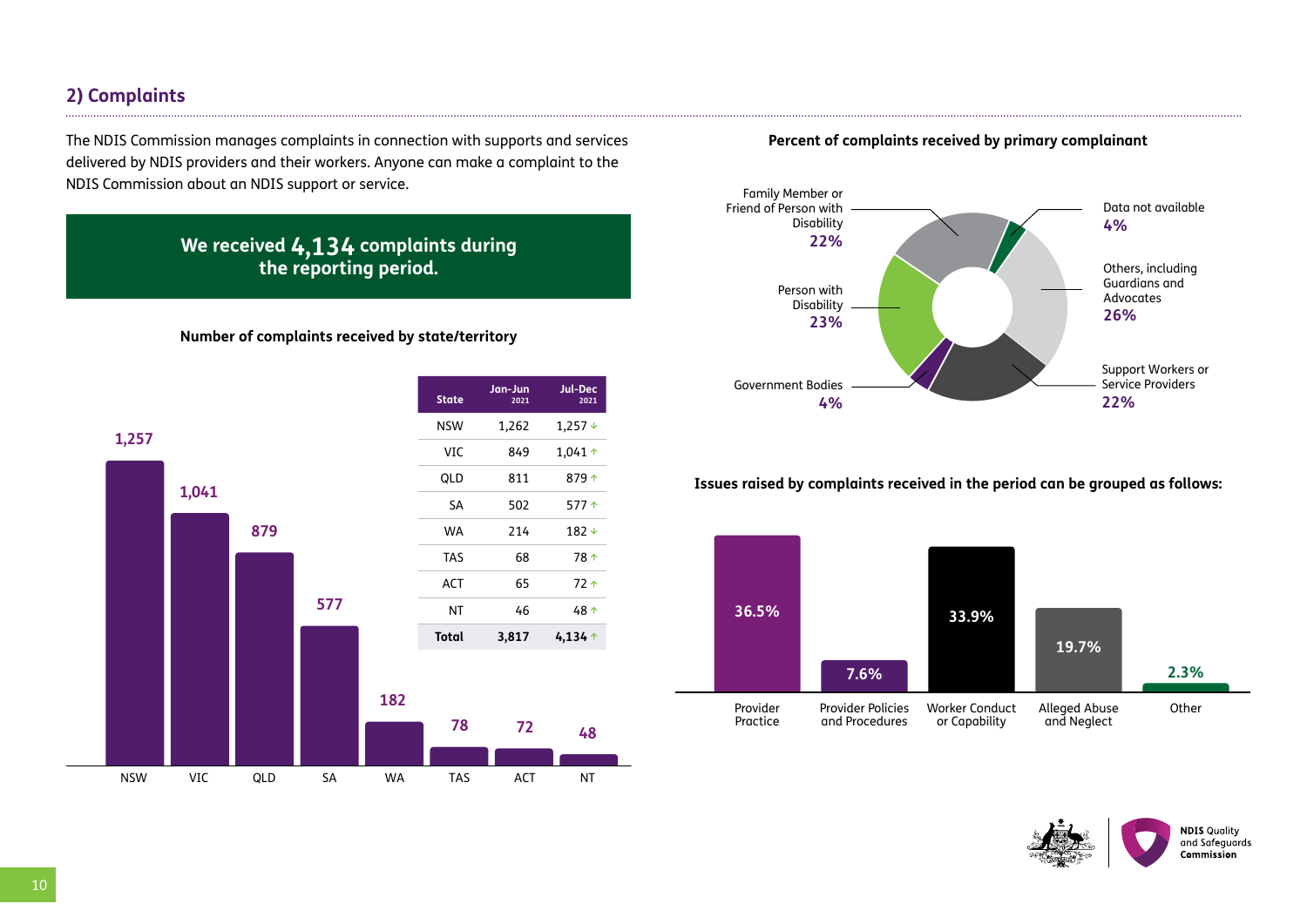# **3) Registrations**

The NDIS Commission is committed to supporting and maintaining a diverse and sustainable NDIS market. The NDIS market comprises a wide range of providers – registered, unregistered, organisations and individuals, commercial businesses and not-for-profit organisations.

The registration of NDIS providers aims to ensure the provision of safe and quality services, by having providers meet quality and competency standards proportionate to the risk inherent in the service delivery and the scale of the provider.

Not all NDIS providers must be registered. Participants whose NDIS support plan is managed by the NDIA can only access their funded supports and services from a registered provider. Plan managers must be registered to manage the funding of supports included in a participant's plan. Providers must also be registered to deliver certain higher risk support types to any participant: specialist disability accommodation, development of Behaviour Support Plans, and for the implementation of regulated restrictive practices.

A transitioned provider is a provider who was previously registered with the NDIA and transferred to the NDIS Commission when the NDIS Commission started in each state and territory.

A new registered provider is an applicant who has completed the full registration process for the first time. These applicants may already have been delivering NDIS supports or services in an unregistered capacity or may be new entrants to the NDIS market or may be re-entering the registered provider market.

To apply for or renew a registration with the NDIS Commission, all applicants complete an online application, complete a self-assessment, receive a scope of audit, and undergo an independent audit against the NDIS Practice Standards by an Approved Quality Auditor. The NDIS Practice Standards are modular and applicants are assessed against standards in the modules that apply for the types of supports and services they deliver.

Applicants undergo either a full certification audit comprising a review of their policies, procedures and systems and direct engagement with participants and workers or a verification audit comprising a review of their policies, procedures and systems and verification of relevant professional qualifications where relevant. The type of audit an applicant undergoes depends on the types of supports and services they deliver.

The audit recommendation is submitted to the NDIS Commission by the Approved Quality Auditor and the NDIS Commission undertakes a suitability assessment of the applicant and any key personnel as part of the registration process. Once all these steps are complete a decision on the application is made and conveyed to the applicant.

Where a registered provider makes an application to renew their registration before the end of the period for which the registration is in force, the current registration continues until the Commissioner makes a decision on the application.

Where a registered provider elects not to make an application to renew their registration before the end of the period for which the registration is in force, the registration lapses or expires and the provider is no longer registered.

#### **Case Study: Provider**

Over 600 residential aged care providers supporting NDIS participants transitioned to registration with the NDIS Commission on 1 December 2020, meaning all NDIS participants across Australia have access to the same quality and safeguarding requirements, regardless of where they live. Transition arrangements based on risk delivered a phased approach to registration renewal for affected organisations. The phasing period aligns with the Australian Government's Young People in Residential Aged Care Strategy which aims to move all people with disability under 65 into more appropriate accommodation, except in exceptional circumstances, by 2025. Between 1 July 2021 and 31 December 2021, 32 residential aged care providers supporting over a third of NDIS participants in residential aged care have commenced registration renewal with the NDIS Commission.

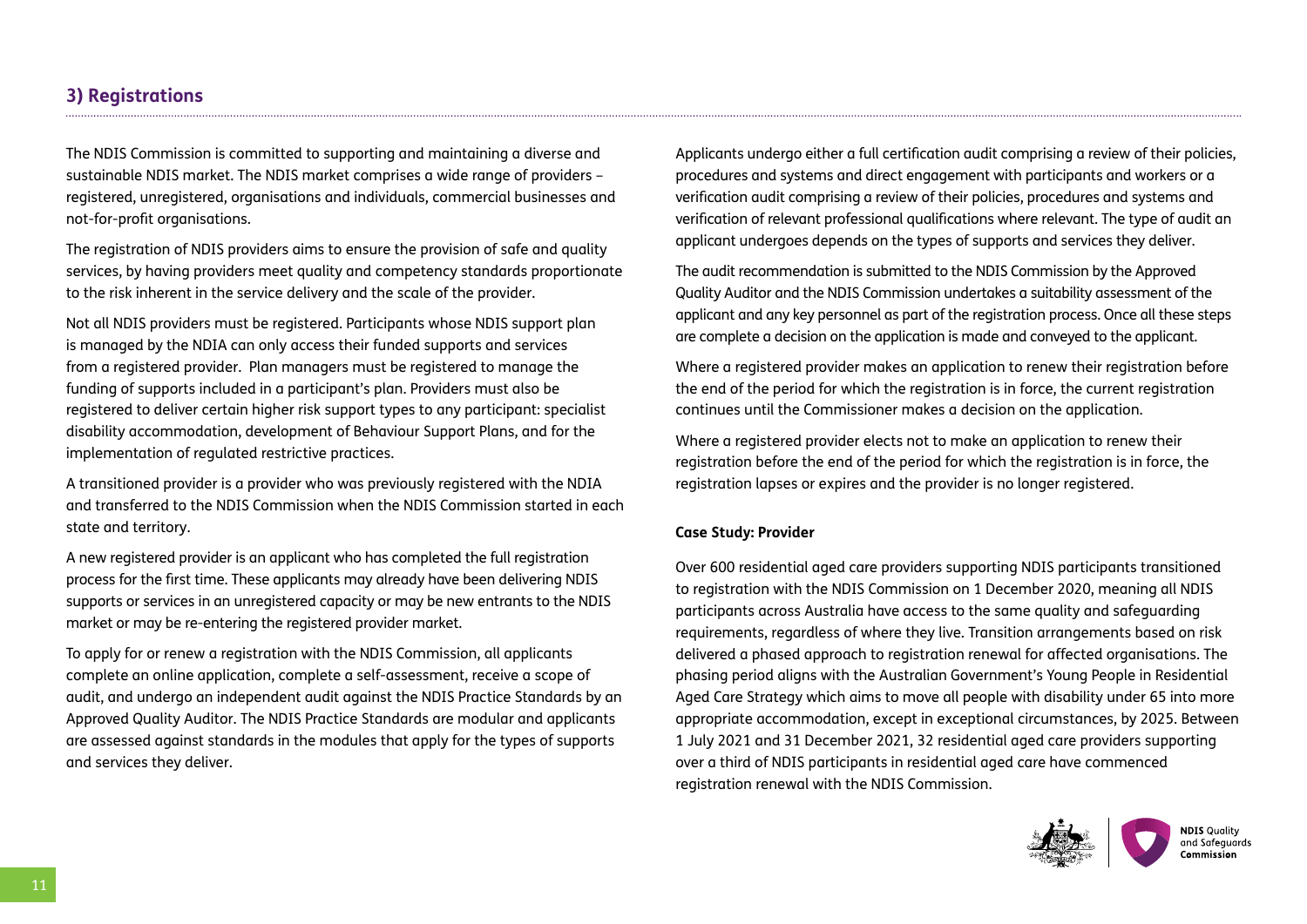# **Registered Providers**



**17,834** at end of 30 June 2021

# **By active/inactive within last 3 months**

**Active** 8,784



A provider is considered active if they have made a claim for NDIS payment in the last three months

**Number of providers that did not seek to maintain registration during reporting period**

509





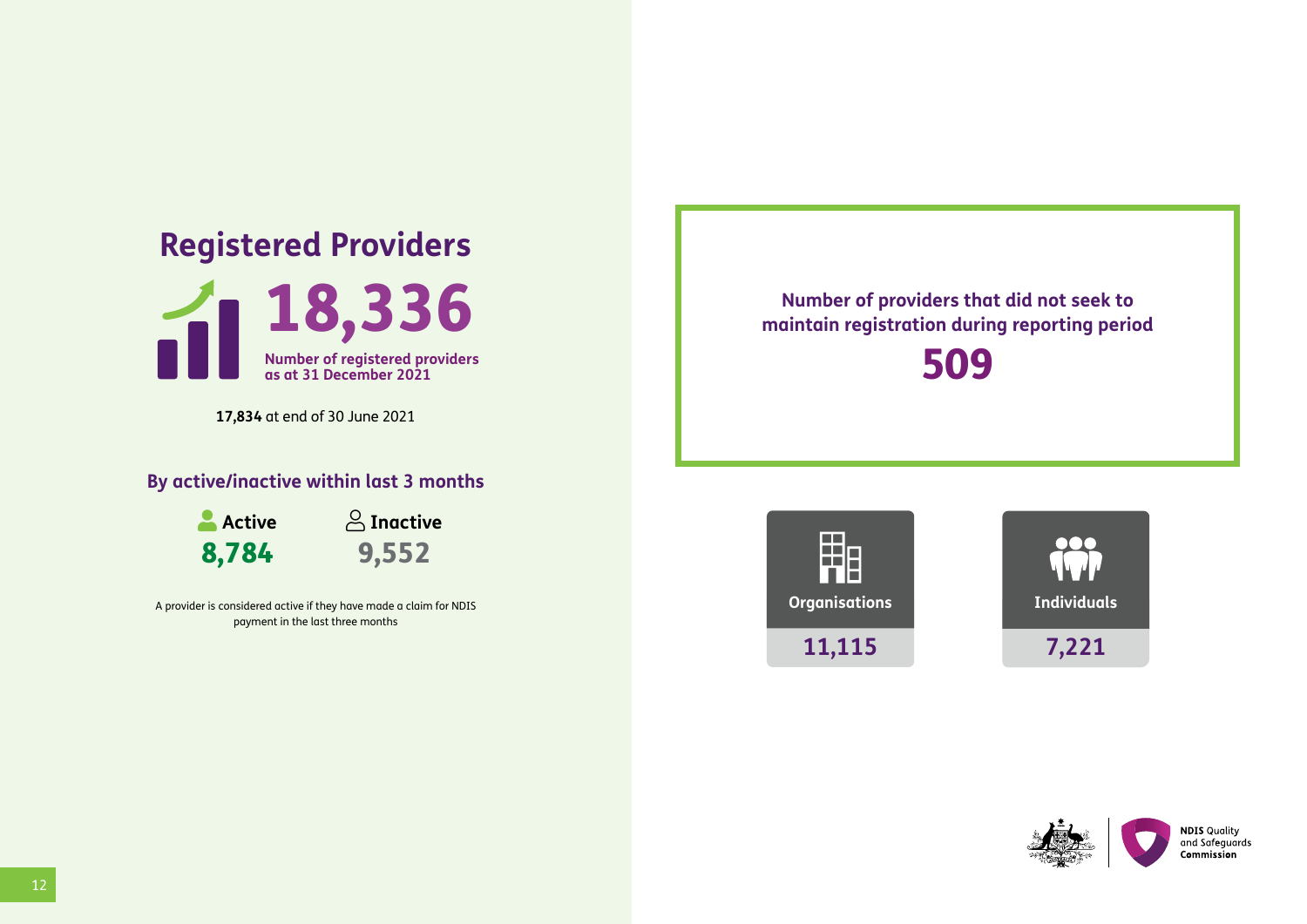#### **Auditors and Audit Activity**



#### **Applications By Audit, and modules completed**

By Audit completed as part of the application process (Verification Audit, Certification Audit, Audit in progress/yet to commence)



#### Of those audits completed, by module completed<sup>1</sup>





1 Medication management and Waste management are standards within the Core module



**NDIS Quality** and Safeguards Commission

**New and Renewal Applications**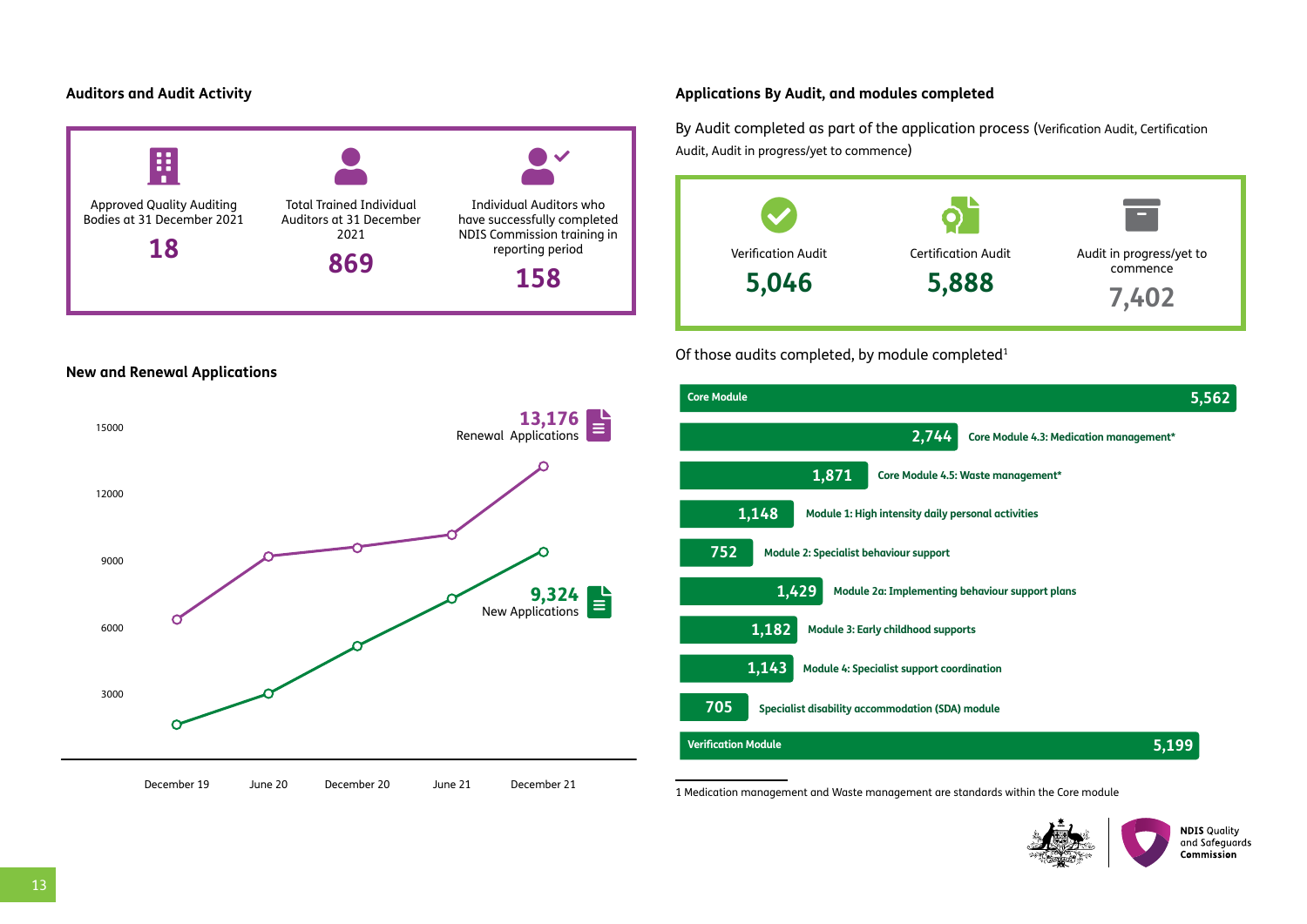# **4) Reportable Incidents (excl. Unauthorised Restrictive Practices (URP))**

Registered providers are required to notify the NDIS Commission of certain serious incidents, including allegations, that occur in connection with the provision of NDIS supports and services. The NDIS Commission oversights the response and management of reportable incidents by registered NDIS providers to determine

 whether they are meeting their obligations to uphold the rights and promote the health, safety and wellbeing of people with disability.

The number of reports received does not correlate to the number of actual instances of harm to a person with

#### **Number of RIs received (excl. URP) during reporting period**

disability. Reports include multiple notifications of the same matter, allegations of incidents, and situations where incidents occurred, but harm to the person was avoided.

# **Total non-URP RI received 7,920**



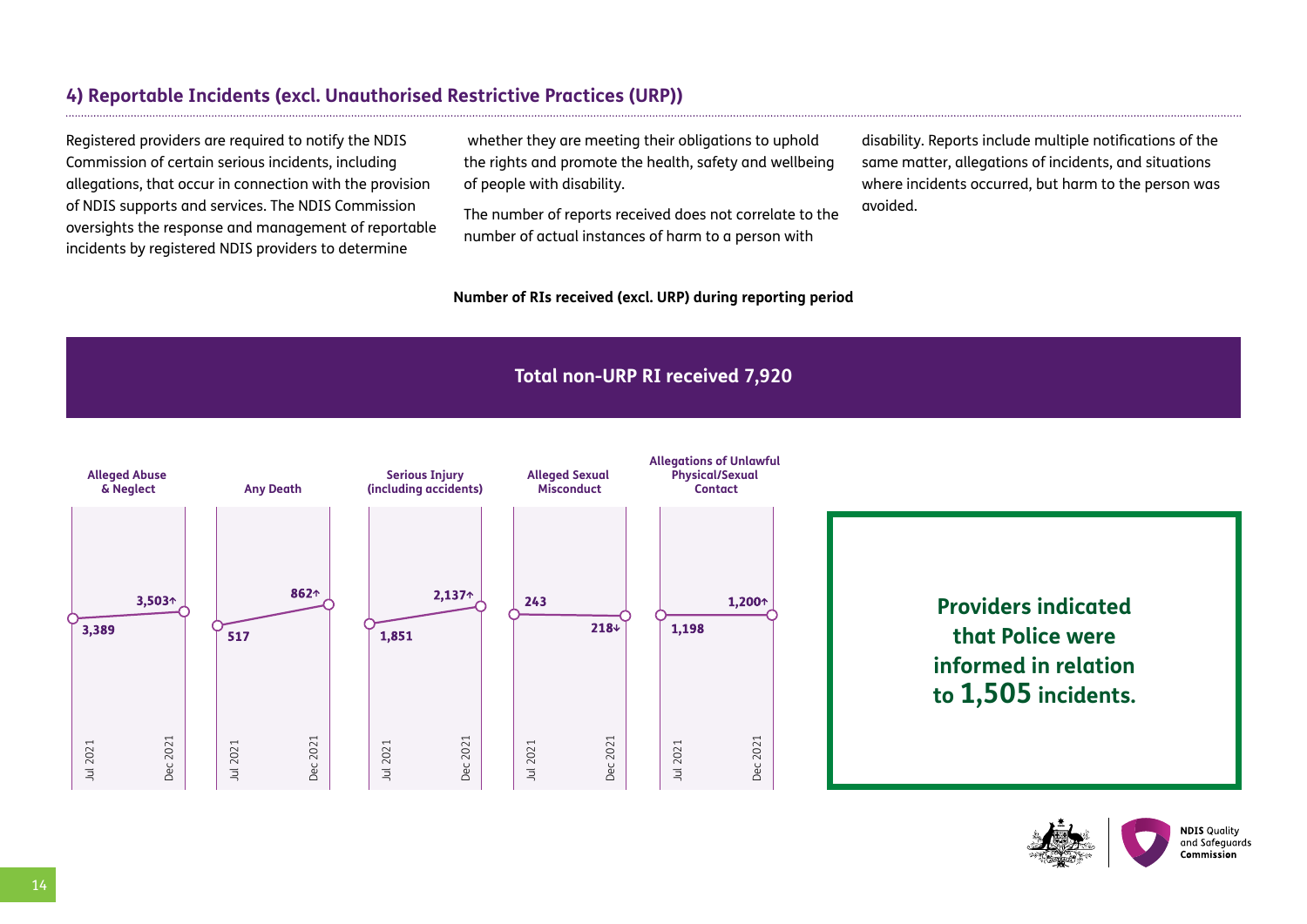# **5) Unauthorised Restrictive Practices (URPs)**

In this reporting period, the NDIS Commission were advised of 6,221 participants being subjected to unauthorised use of restrictive practices. The 6,221 participants were subjected to a total of 759,494 unauthorised uses of restrictive practices.

There continues to be high numbers of notifications of the use of unauthorised restrictive practices reported by implementing behaviour support providers to the NDIS Commission.

The NDIS Commission released a detailed analysis of URPs received during the 2020/21 period in January 2022. This report showed that the number of URPs continued to increase in the period from 1 July 2021, including data up to 30 November 2021. This followed an increase in the average number of URPs reported each month during the 1 December 2020 to 30 June 2021 period of around 93,700. A significant component of that increase was attributable to the expansion of the NDIS Commission's jurisdiction in Western Australia and in relation to RAC providers. During this reporting period (1 July to 31 December 2021), some Western Australian providers and RAC providers were still transitioning to the full reporting requirements and so the NDIS Commission anticipated that numbers of reports of URPs would continue to grow in the 2021-22 reporting period.

The NDIS Commission has a range of activities underway to address the unacceptable rate of URPs in the NDIS with both implementing providers and behaviour support providers. Those activities are set out in the URPs report which can be found on the NDIS Commission website alongside the previous Activity Report.

Those activities include:

- Continuing to target the current compliance activity on participant outcomes
- Increasing focus on compliance as soon as notifications of URPs are received
- Continuing engagement with States and Territories on authorisation processes
- Increasing the number and competence of behaviour support practitioners
- Reviewing the interaction of the regulatory requirements in relation to behaviour support and reportable incidents
- Building the capability of the workforce implementing restrictive practices





15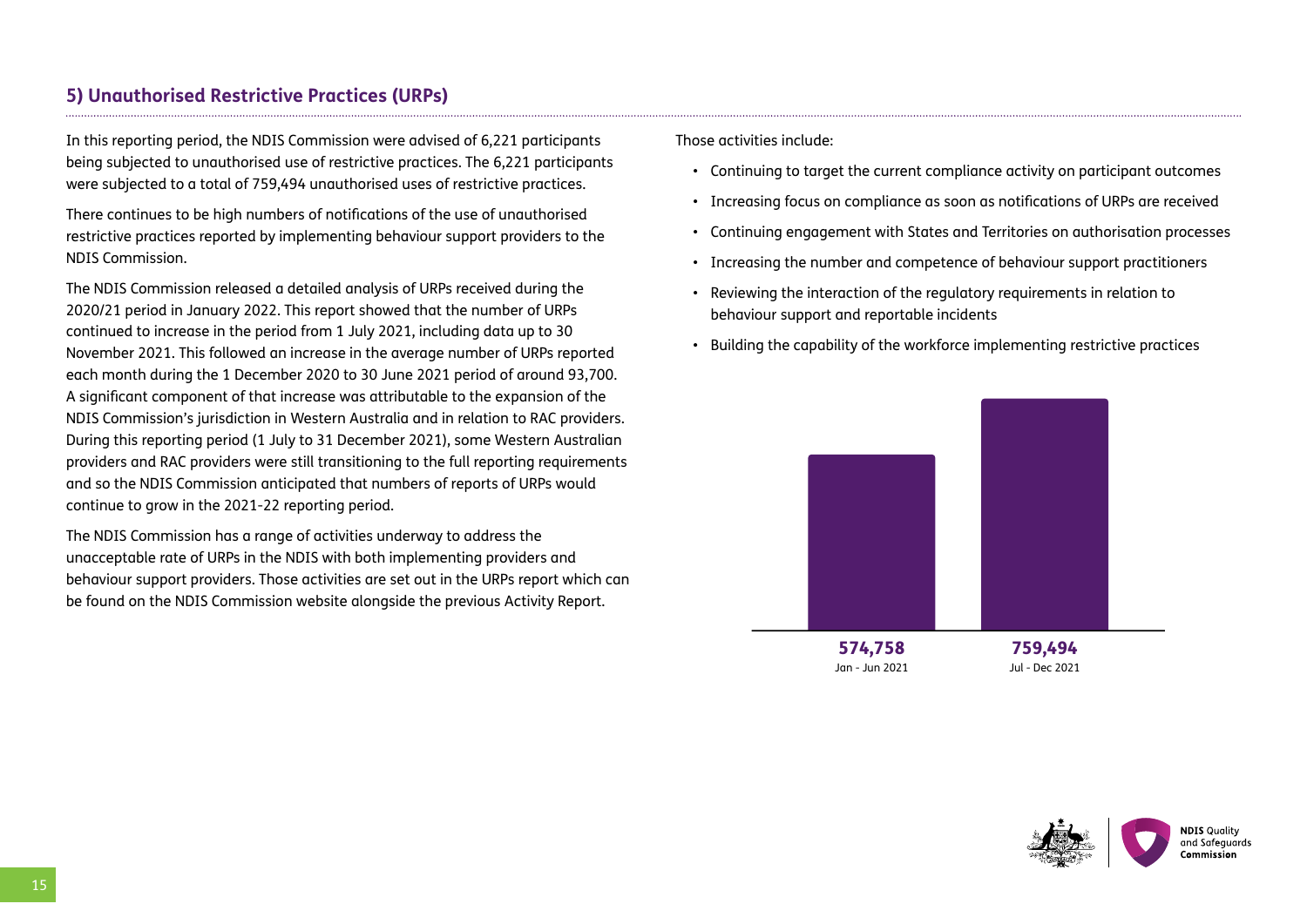#### **URPs by State/Territory and Restrictive Practice Type**



A restrictive practice means any practice or intervention that has the effect of restricting the rights or freedom of movement of a person with disability.<sup>1</sup>

The use of restrictive practices for people with disability can present serious human rights breaches. The decision to use a restrictive practice needs careful clinical and ethical consideration, taking into account a person's human rights and the right to self-determination.

In this Activity Report, we have provided data on the total number of URPs notified to the NDIS Commission in a given period. We will, in future, be looking at changing the way we report this data as the substantial numbers from past reports, can often divert focus and discussion away from the participants subjected to these practices, their individual circumstances and the requirements of providers to ensure their health, safety and wellbeing.

During the reporting period, the NDIS Commission were advised of 6,221 participants being subjected to unauthorised restrictive practices.

**Total persons subject to URP**



1 section 9, *National Disability Insurance Scheme Act 2013*

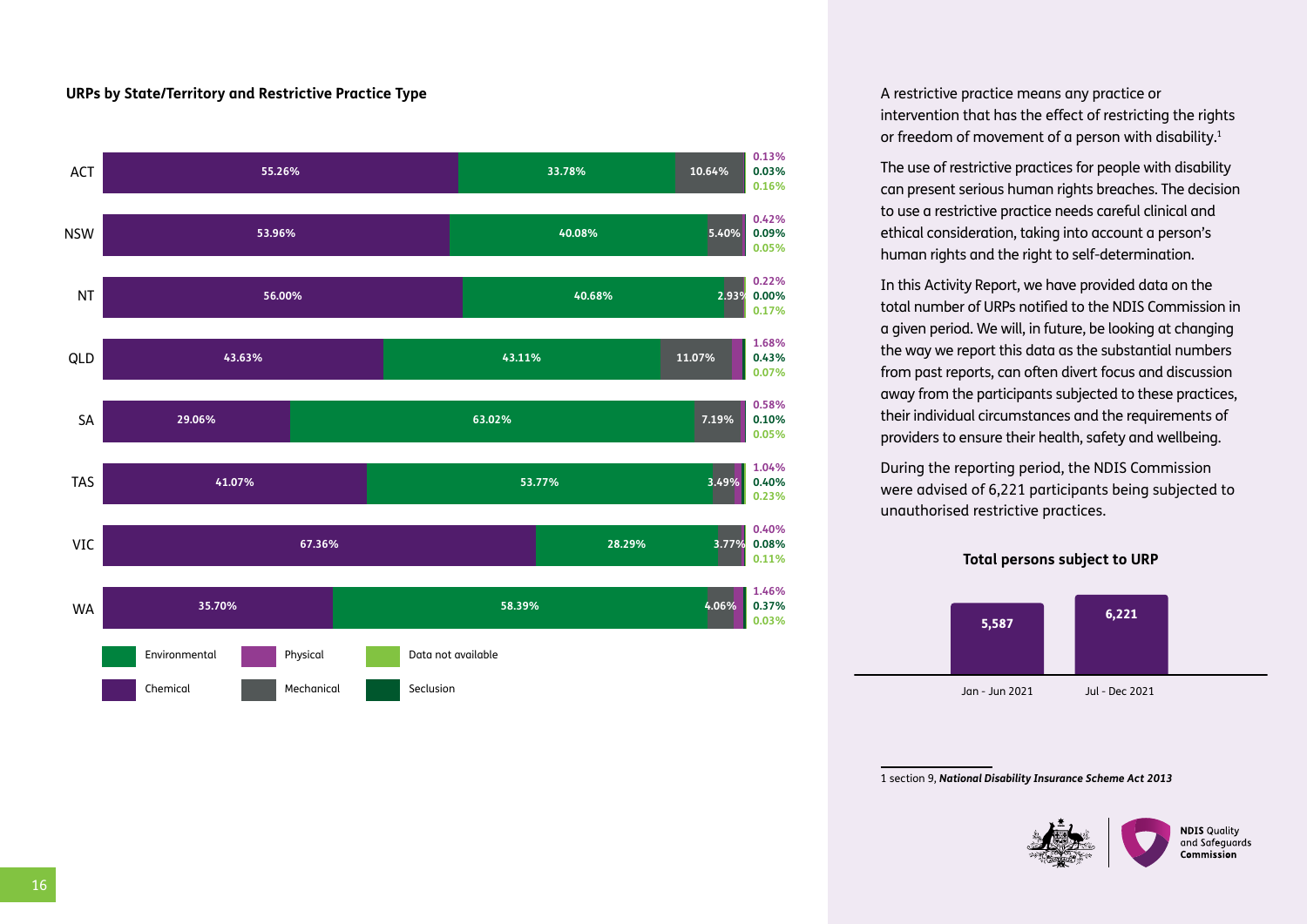# **6) Behaviour Support**

The NDIS Commission oversees behaviour support practitioners and providers who use behaviour support strategies and restrictive practices involving NDIS participants. The NDIS Commission also provides best practice advice to practitioners, providers and participants on positive behaviour support strategies.

To inform that work, the NDIS Commission reviews provider reports on the use of restrictive practices.

The Senior Practitioner is responsible for delivering the NDIS Commissioner's behaviour support functions, outlined in section 181 (H) of the *National Disability Insurance Scheme Act 2013* (NDIS Act) with the overarching goal to provide leadership in relation to behaviour support, and in the reduction and elimination of the use of restrictive practices.

#### **Case study: Behaviour Support**

This case involved the use of the prohibited practice of physical prone restraint on 23 participants with complex needs.

In 2020, the Senior Practitioner of the NDIS Commission released a publication determining prone restraint to be a prohibited practice, which indicated to a service provider that the regulated restrictive practices they were implementing as per the participant's Behaviour Support Plans would no longer be authorised by the state government authorising body. The provider proactively reached out to the NDIS Commission to seek initial advice. The NDIS Commission identified the serious nature of which the practices were being undertaken. For some of the 23 participants Midazolam was implemented in combination with prone physical restraint.

The NDIS Commission issued the provider with a remedial action letter in accordance with section 26(1)(b) of the NDIS (Incident Management and Reportable Incidents) Rules 2018, which required the provider to report elimination of the practices to the NDIS Commission.

In response, a meeting was scheduled with the service provider and their executive team to work on reducing the practices that were high risk. As a result of the meeting, the service provider agreed to work collaboratively with the NDIS Commission to reduce and eliminate the use of prohibited practices.

The NDIS Commission's Behaviour Support Team worked collaboratively with the behaviour support provider and the service provider to assist with fading out the prohibited practices. Over the course of this matter, the Behaviour Support Team reviewed the provider's quarterly remedial action responses including all reports of unauthorised restrictive practices submitted, in addition to reviews of monthly reporting, and reportable incidents.

This resulted in the elimination of the prohibited practices from 23 participants to two participants. Once the prohibited practices were faded out the Behaviour Support Team further reviewed the Behaviour Support Plans.

On-going consultation and inter-agency collaboration continues to be undertaken to eliminate the use of prohibited practice with the remaining two participants, as they require extensive work due to the nature of the participants' complex needs. The NDIS Commission continues to monitor the service provider ensuring they proactively work towards the elimination of the prohibited practices with the two participants.



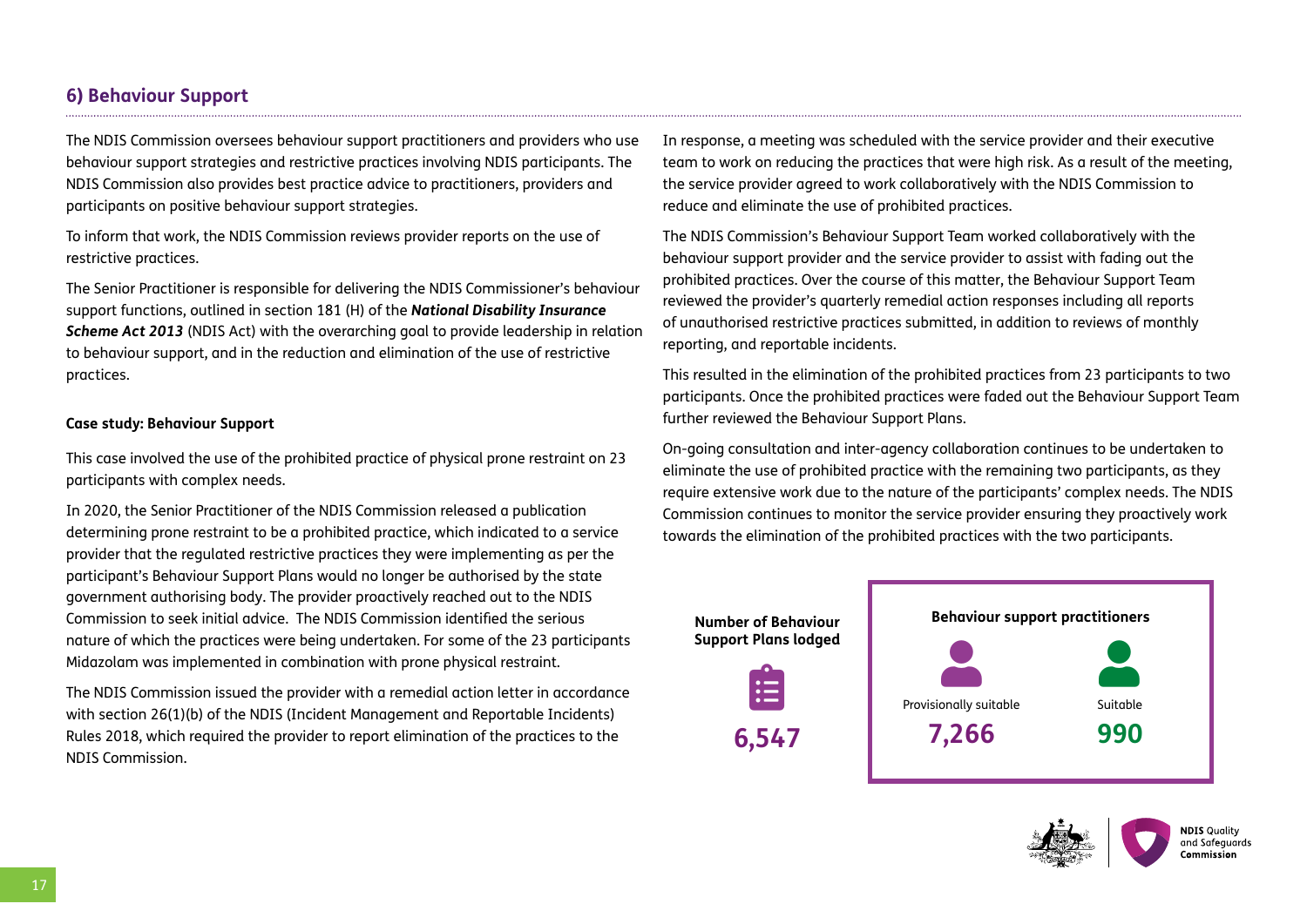# **7) Compliance Activity**

We undertake compliance and enforcement activities. This involves:

- applying proportionate and appropriate regulatory responses to non-compliance
- investigating matters, and taking corrective compliance action
- deploying proactive compliance programs that address areas of identified risk of non-compliance
- working with other regulators
- conducting participant outreach
- taking enforcement action in serious cases of persistent and high-risk noncompliance

We use a range of compliance and enforcement powers, tools, and methods. In the most serious matters we can remove people and organisations from the NDIS market.

#### **Case study: Compliance**

We expect registered NDIS service providers to comply with the rules and regulations, particularly around the use of regulated restrictive practices, including notifying the NDIS Commission when there has been an unauthorised use of a restrictive practice. This is when a chemical, mechanical, physical or environmental (including seclusion) restraint is used without a Behaviour Support Plan in place and without authorisation by the relevant state or territory, where required.

The NDIS Commission found that a provider, while meeting its obligations to report the unauthorised use of restrictive practice:

- had not taken all reasonable steps to facilitate the development of Behaviour Support Plans that covered the use of regulated restrictive practices for a number of participants, and
- had not taken steps to obtain state authorisation for the use of any type of regulated restrictive practice.

In this case, the NDIS Commission issued a compliance notice to the provider.

A compliance notice requires a provider to take action, or refrain from taking action, in response to an issue of non-compliance under the NDIS Act. Failure to comply with a compliance notice may result in a maximum civil penalty of \$66,600 and/or action being taken on the registration of a provider.

The compliance notice required the provider to show that it had taken steps to obtain authorisation, had facilitated the development of interim and comprehensive Behaviour Support Plans, and had engaged an independent, suitably qualified person to review and report on its policies and procedures and make recommendations aimed at addressing any deficiencies.

The provider was able to provide all the information required and prove it had put the necessary measures in place.

The result: a clear plan to improve the way in which a number of people with disability are supported so they have fundamentally greater freedoms and better quality of life.

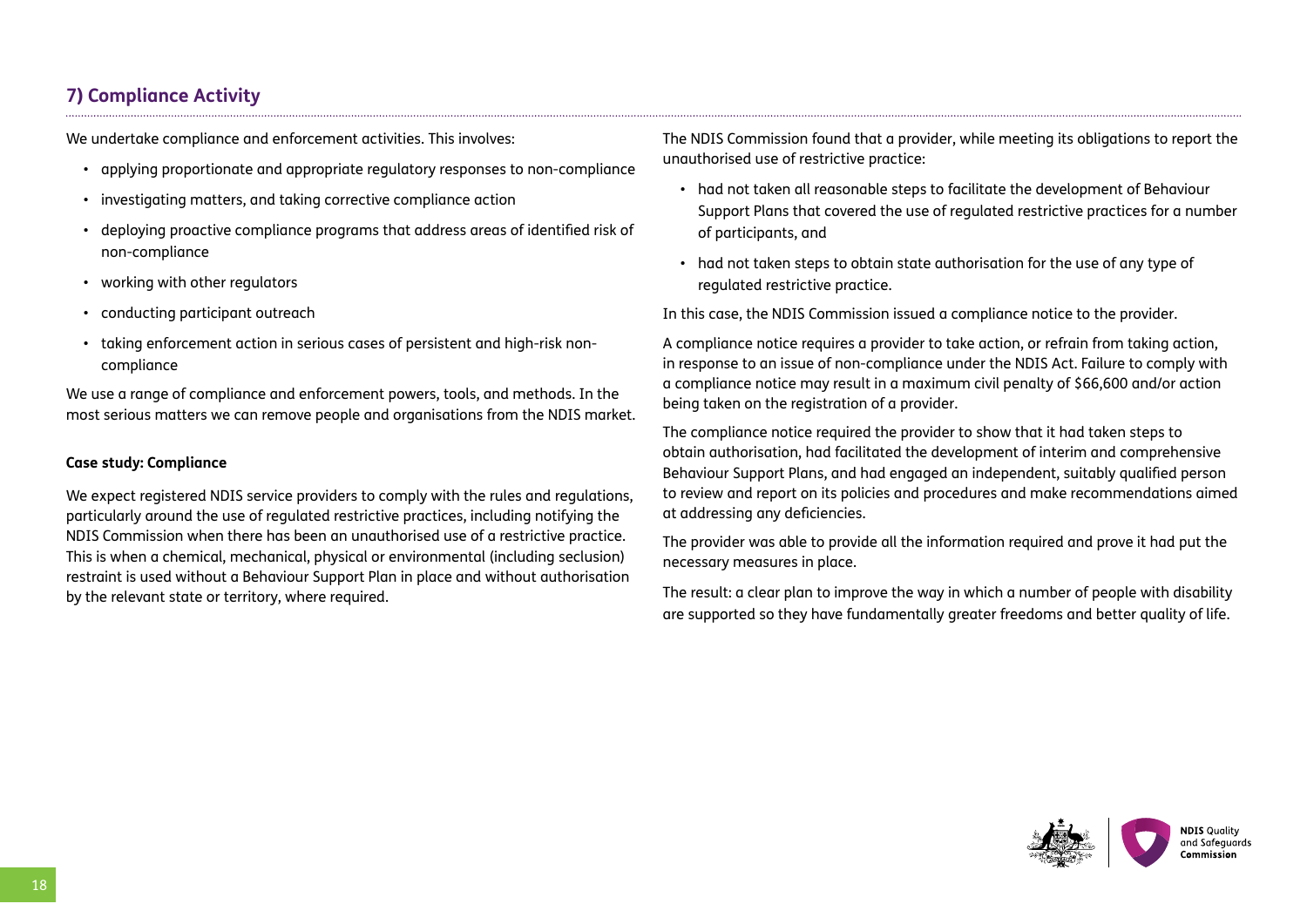#### **Number of compliance outcomes in reporting period**

In addition to the below compliance activities and outcomes, the NDIS Commission commenced targeted compliance action in which:

- 12,037 registered NDIS providers were issued with a notice requiring them to provide information pertaining to the COVID-19 vaccination status of their workers, in the context of their obligations to comply with state and territory public health orders; and
- 626 registered NDIS providers were issued with a notice requiring them to provide information pertaining to actions taken to support NDIS participants to be vaccinated against COVID-19 if they choose to be, in the context of their obligations under the NDIS Code of Conduct and NDIS Practice Standards

# **By outcome type 18** Banning orders **<5** Registration suspensions **42** Registration refusals **5** Infringement notice **13** Compliance notices **19** Warning Letters **63** Remedial Action **143** Education **378** Investigations underway **1,391** Compliance activities underway **2,689\*** Providers subject of compliance and/or investigation activity

\* The providers subject of compliance and/or investigation activity does not include activity in relation to the COVID-19 vaccination status of workers.

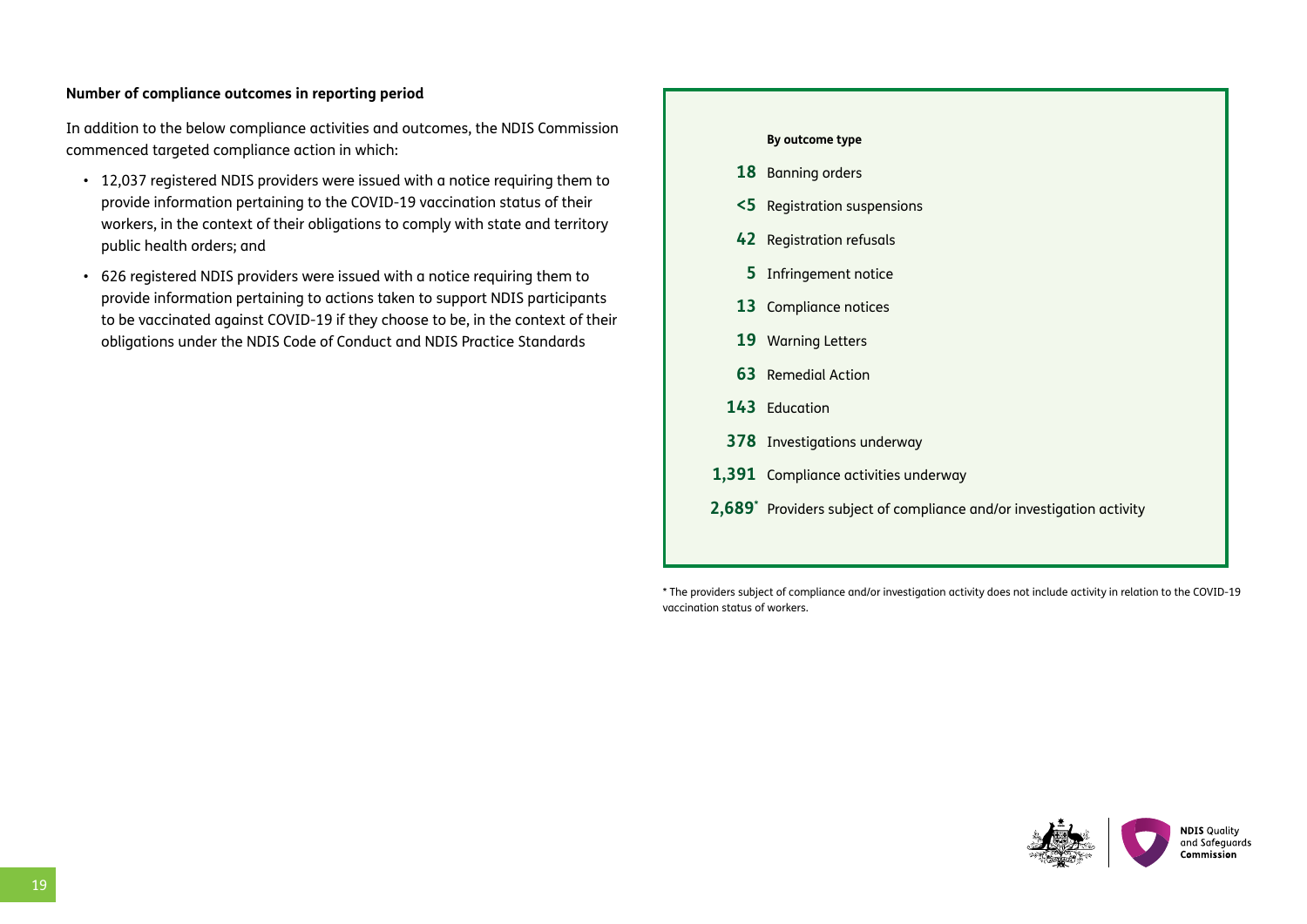

# **8) Worker Screening**

National NDIS worker screening commenced in all states and territories on 1 February 2021 (except for the Northern Territory which commenced on 1 July 2021).

NDIS Worker Screening is a preventative measure, that sits within a framework of capability building, prevention and monitoring of the workforce delivering disability supports and services to NDIS participants. As a preventative measure, worker screening deters individuals who pose a high risk of harm from seeking work in the sector, and reduces the potential for providers to employ workers who pose an unacceptable risk of harm to people with disability.

Worker screening also has a corrective effect in prohibiting those persons who pose an unacceptable risk or are proven to have harmed vulnerable people from having more than incidental contact with people with disability when working for a registered NDIS provider.

State and territory governments undertake the screening of individuals who seek a clearance, in accordance with state and territory laws. The Australian Government, through the NDIS Commission, is responsible for regulating NDIS provider compliance with their obligations in respect of worker screening.

Registered NDIS providers must ensure that key personnel and other workers in certain types of roles have a worker screening clearance that meets the requirements of the NDIS Practice Standards.

As of 31 December 2021 and since 1 February 2021, over 280,000 worker clearances have been granted, with approximately 6,500 registered providers and 3,500 unregistered providers being linked to a worker. In addition, over 100 workers have been issued with an exclusion which prevents them from being engaged by a registered NDIS provider to delivery NDIS supports or services that involve more than incidental contact with people with a disability.

#### **Case study: Worker Screening**

A worker who a registered NDIS provider intended to engage to provide NDIS supports applied for an NDIS Worker Screening Check. The state government Worker Screening Unit responsible for NDIS worker screening assessed the worker's NDIS Worker Screening Check application and decided, based on the worker's criminal history, to impose an Interim Bar on the worker's application. This prevented the worker from working in a risk assessed role for a registered NDIS provider until a decision about their suitability to work with NDIS participants was made. The Worker Screening Unit found that the worker was subject to a criminal conviction and pending charges that related to their alleged involvement in online scamming and large-scale operations designed to financially extort others. The Worker Screening Unit decided to issue the worker with an NDIS Worker Screening Check Exclusion. This means that the worker cannot be employed in any risk assessed roles in NDIS work while the exclusion is current. If the worker commences or continues any employment

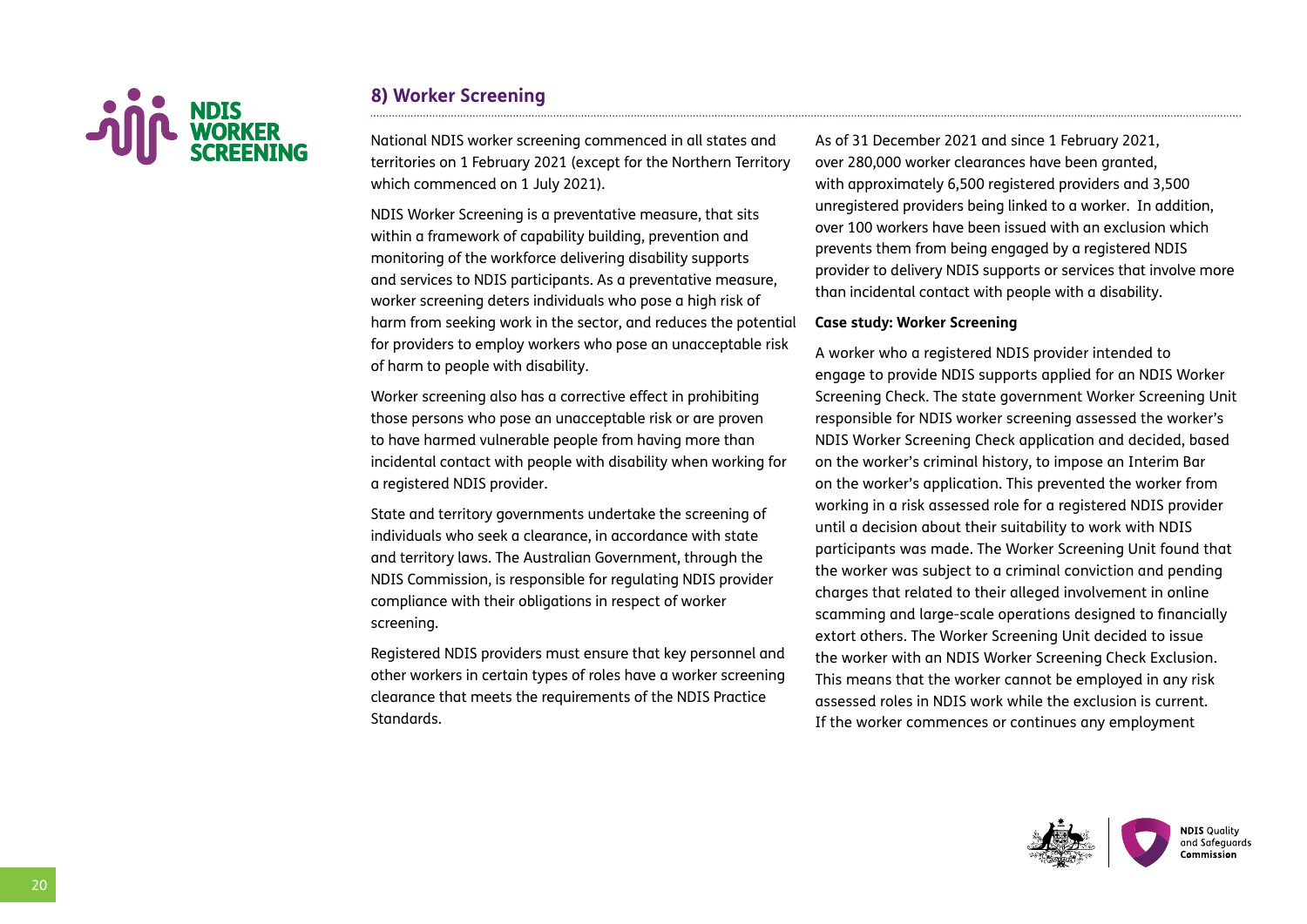that is defined as a risk assessed role for a registered NDIS Provider, whilst an exclusion is in place, they will be committing an offence which carries penalties of imprisonment and/or fines depending on the laws of the state or territory.

The provider that had intended to engage the worker provides a range of high risk supports and services, including assistance with daily personal activities, assistance with daily tasks, community participation and transportation. Through the NDIS Worker Screening Database, registered NDIS providers are able to identify that the worker is excluded from working in a risk assessed role, and prevent that worker from being engaged to provide supports or services to NDIS participants.

The NDIS Commission is also considering whether the worker should be banned from working in the disability sector with both registered NDIS providers and unregistered providers.







21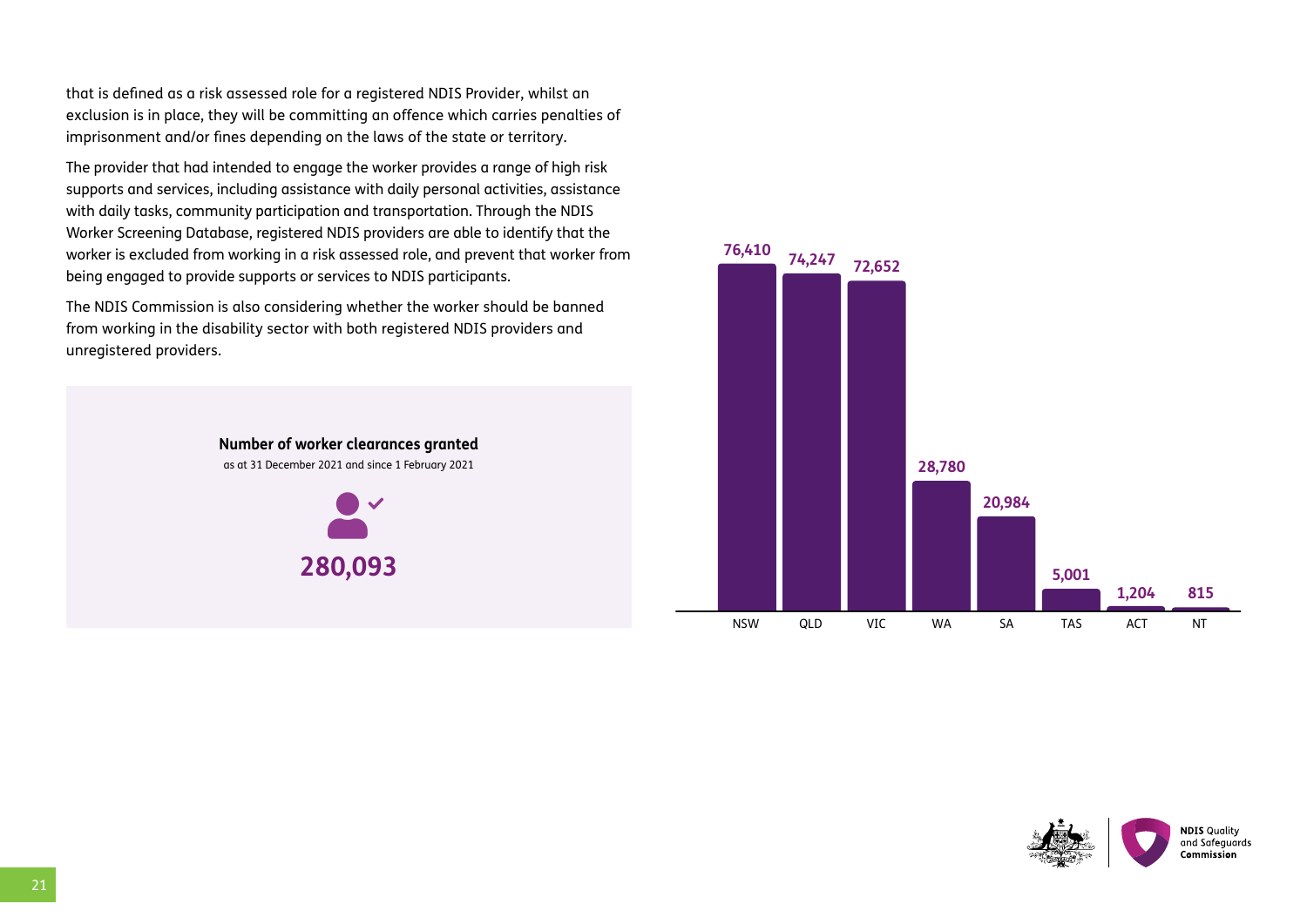#### **Applications submitted and cleared by State and Territory Worker Screening Units (Month to Month, Cumulative)**



#### **Number of providers linked to a worker**







Number of NDIS Worker Screening Check applications under Interim Bar

**231**

 $\boldsymbol{\varkappa}$ 

Number of NDIS Worker Screening Clearances under Suspension

**46**

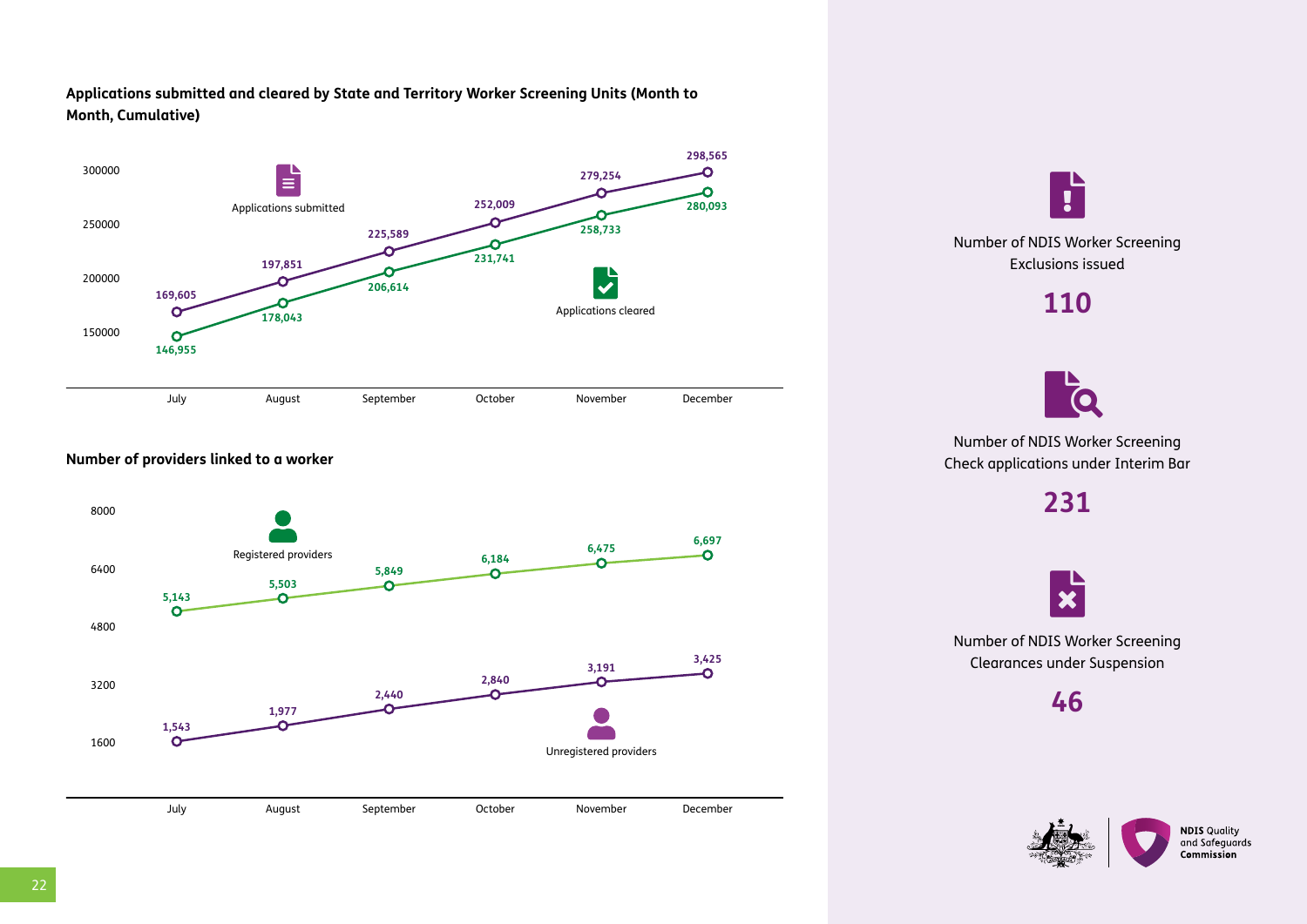# **9) Engagement**

**Number of contacts received via contact centre (1800 Number) or via email during reporting period**



**10) COVID-19**

The NDIS Commission supported participants and providers in response to the COVID-19 pandemic. We reinforced the obligations of providers to maintain supports critical to the health, wellbeing and safety of NDIS participants, to plan for adjustments to services, to communicate and consult changes with participants, and to have plans in place to prevent and respond to infections. We managed complaints from participants about how NDIS providers and workers supported them when restrictions were in place. We used registered NDIS provider conditions of registration to monitor changes and risks in the NDIS market.



The key strategies employed were:

- Being an active player in whole of government processes to ensure that the safety of people with disability was fully considered in the development of plans and the implementation of responses;
- Adapting internal governance, process and operations to meet the demands of the crisis;
- Communicating widely to participants and providers so that they could understand how the NDIS Commission was responding and what it might mean for them;
- Supporting providers to fully understand their obligations under the NDIS Act in the circumstances of the pandemic and ensuring they had access to the information that they require to meet those obligations;
- Engaging extensively with peak bodies in the disability sector, with organisations representing people with disability and with states and territories, and with a range of experts on key issues.
- Working closely with the National Disability Insurance Agency (NDIA) in responding to identified risks to participants as a result of the pandemic, including impacts on the ability of providers to continue to deliver supports and services.

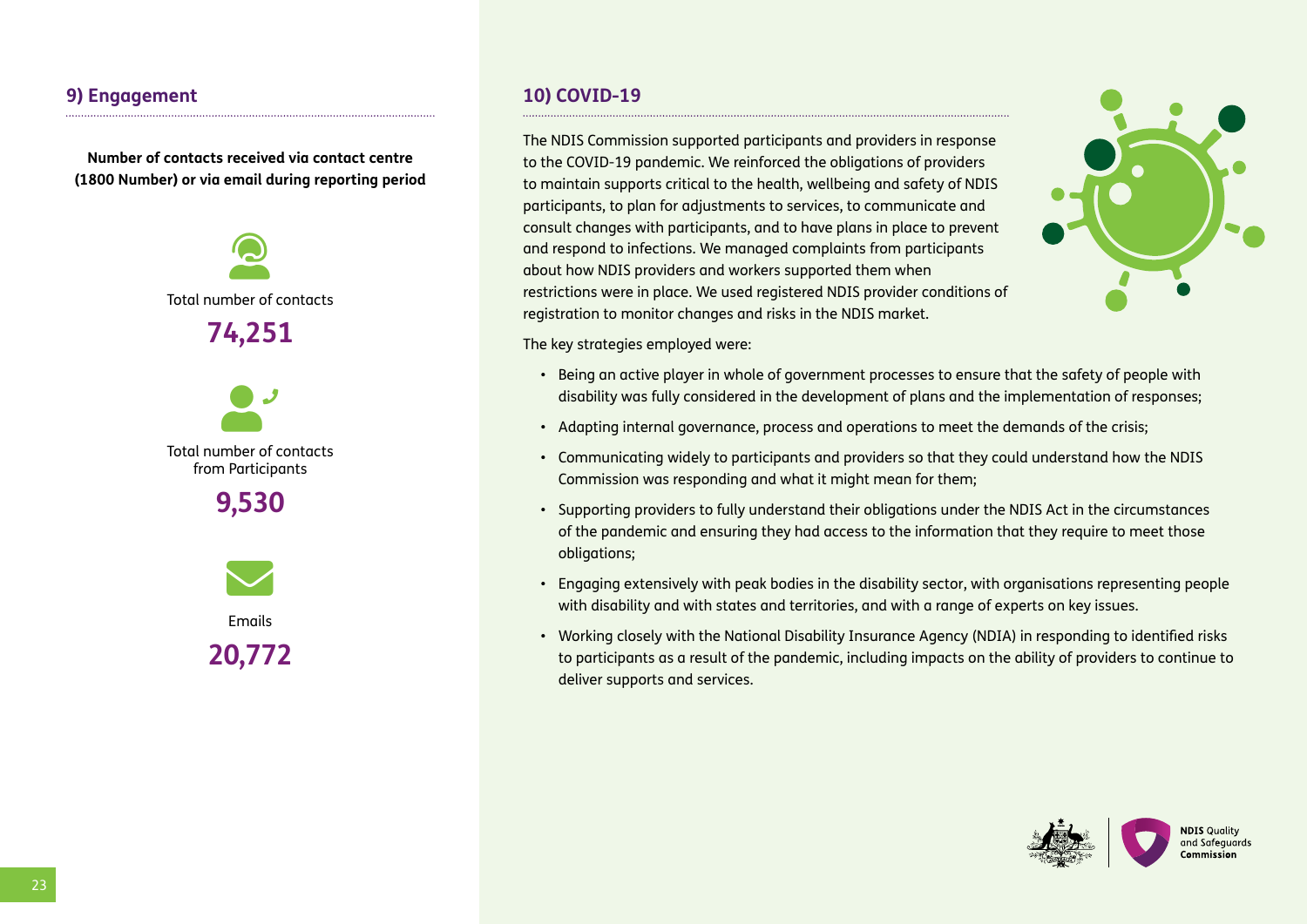Registered NDIS providers are required, under conditions of registration, to notify the Commissioner of certain changes and events that significantly impact their ability to deliver NDIS supports and services that they are registered to provide. The NDIS Commission has established an online form for providers to notify impacts of COVID-19.

As at the end of the reporting period, the NDIS Commission was notified of 1,395 participants who returned positive tests for COVID-19.

Sadly, the NDIS Commission was notified of 28 participants who have died with COVID-19. The NDIS Commission maintains COVID-19 infection rates for participants as notified to the NDIS Commission by registered providers which are published by the Department of Health.

| Number of Infections as at 31 December |
|----------------------------------------|
| Infections by state/territory          |

| <b>New South Wales</b>                             |             | Victoria                                                              |                                                                                         |  | All other States and<br><b>Territories</b> |  |
|----------------------------------------------------|-------------|-----------------------------------------------------------------------|-----------------------------------------------------------------------------------------|--|--------------------------------------------|--|
| <b>Participant Active</b><br>Participant Recovered | 179<br>-336 | <b>Participant Active</b><br><b>Participant Recovered</b>             | 57<br><b>Participant Active</b><br>-724<br><b>Participant Recovered</b><br>281<br>1,086 |  | 45<br>-26                                  |  |
|                                                    |             | <b>Total Participant Active</b><br><b>Total Participant Recovered</b> |                                                                                         |  |                                            |  |



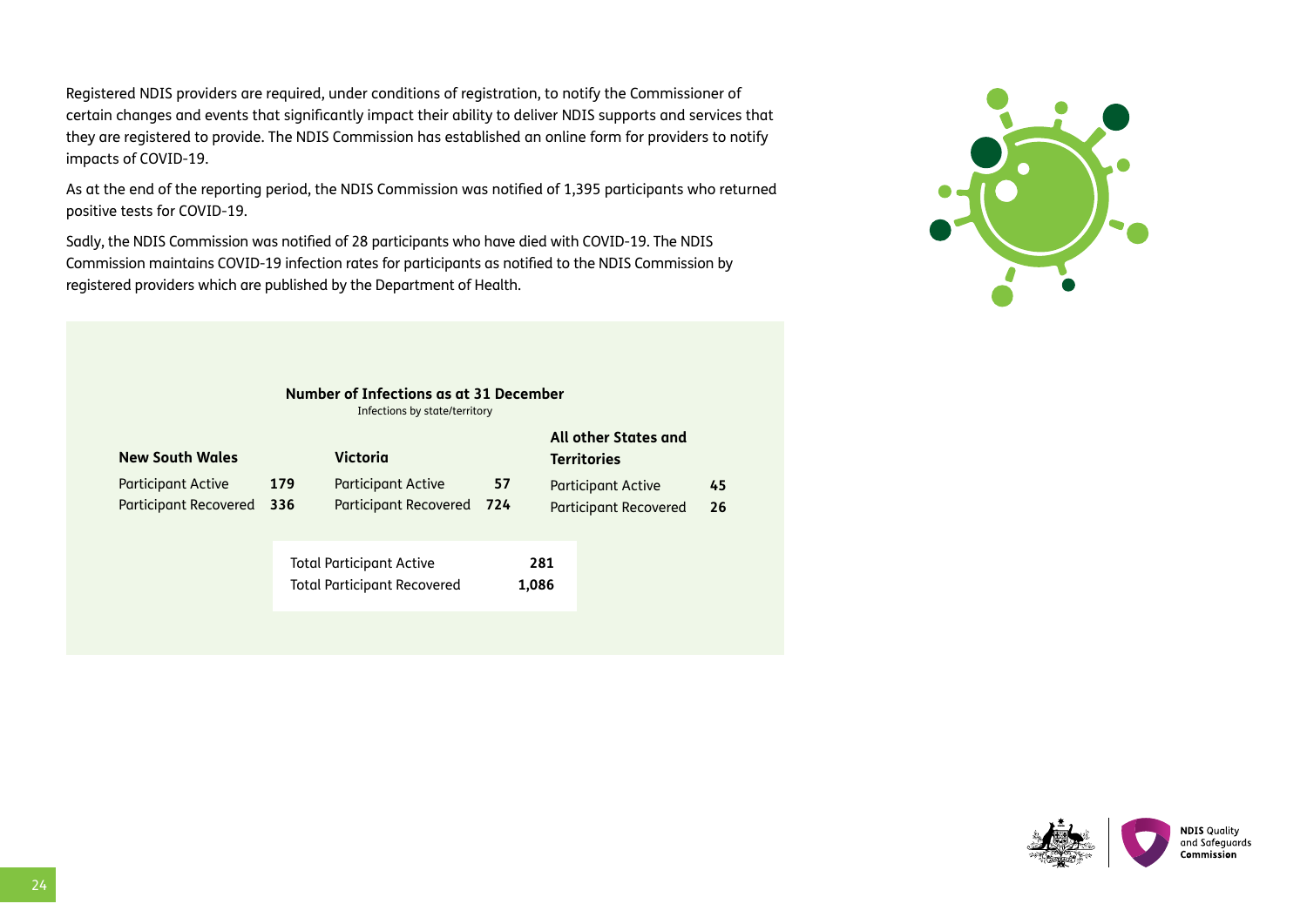$\mathbf \theta$ Number of COVID related complaints **1,658** user-headset Number of COVID related contacts via calls to contact centre **1,032** <u>ey</u> Number of providers making COVID related notifications of support change **1,481**   $\hat{\mathbf{e}}$ Number of COVID related notifications of support change

**4,051** 

**Number of COVID related notifications of support change, by Registration Category**



**f** Total notifications 4,051

(note: a single notification can be about more than 1 registration category)